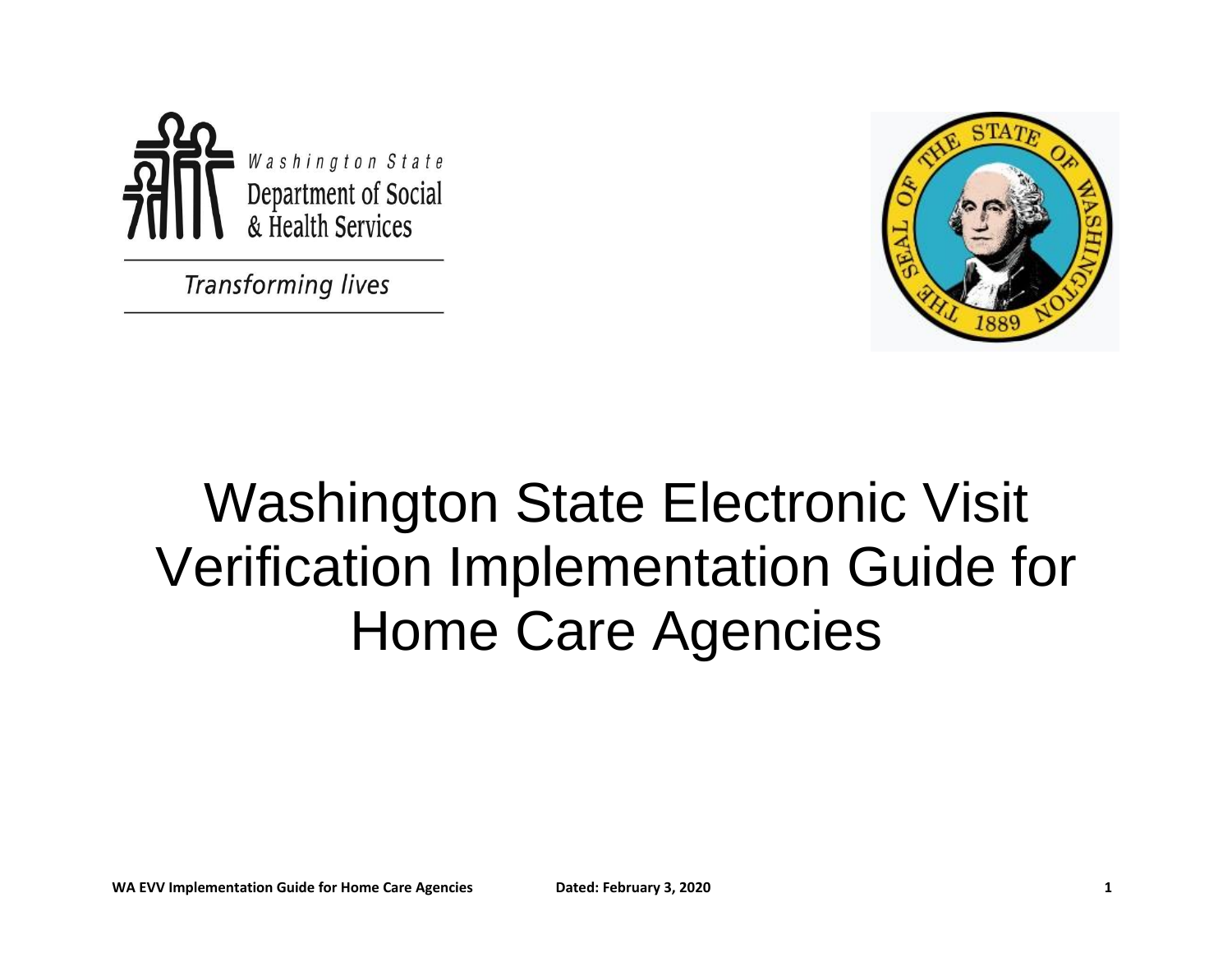# **Table of Contents**

| 2.1.                     |  |
|--------------------------|--|
| 2.2.<br>2.2.1.<br>2.2.2. |  |
|                          |  |
|                          |  |
| 4.1.                     |  |
| 4.2.                     |  |
| 4.3.                     |  |
| 4.4.                     |  |
| 4.5.                     |  |
|                          |  |
|                          |  |
|                          |  |
|                          |  |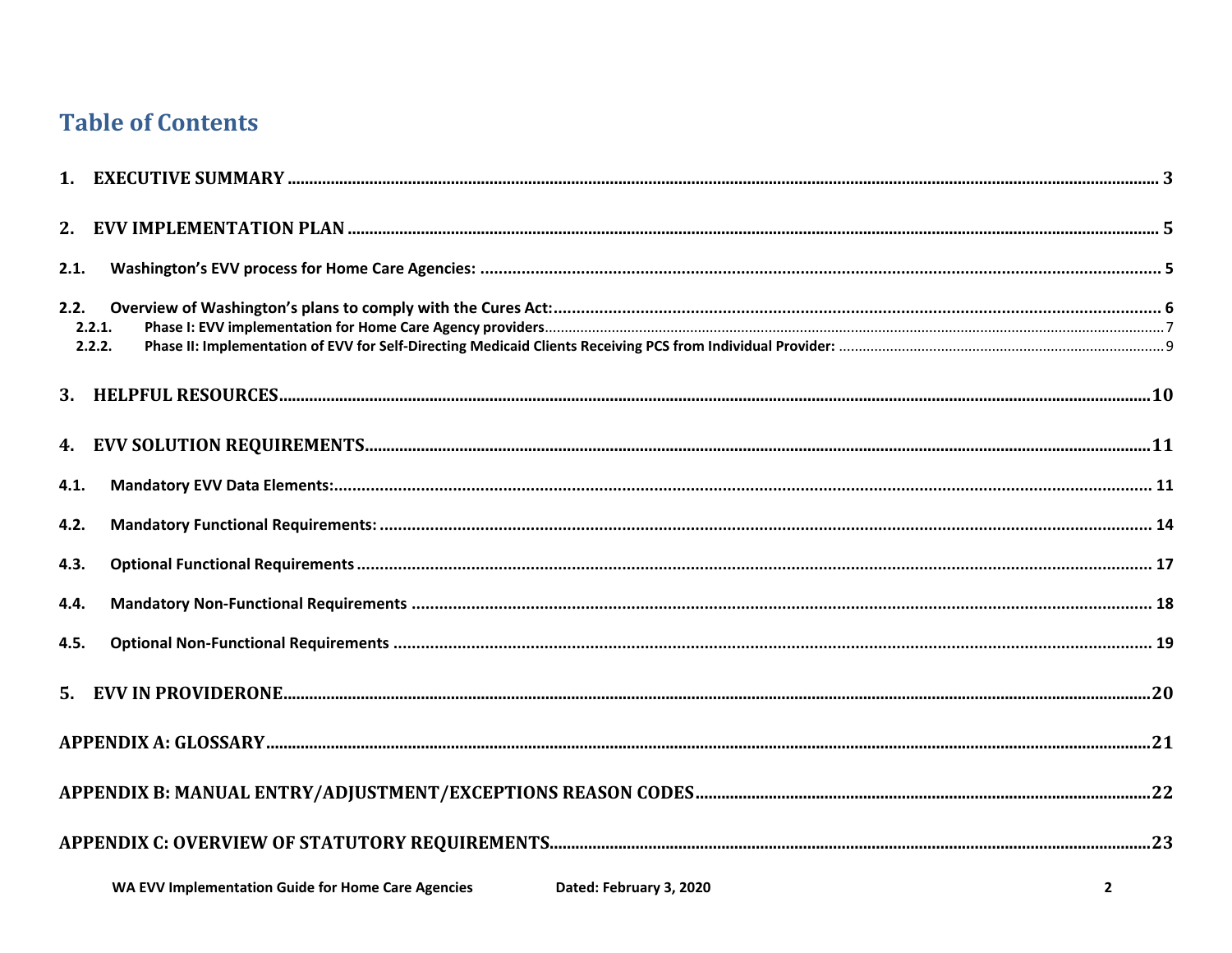## <span id="page-2-0"></span>**1. Executive Summary**

Please note that this document is unofficial guidance. The intent of this Guide is to provide information to Home Care Agencies on how Electronic Visit Verification for Personal Care will be implemented in Washington. Official guidance will be released at a later date.

The [21st Century Cures Act \(Cures Act\),](https://www.congress.gov/bill/114th-congress/house-bill/34/text) section 12006, mandates the nationwide use of Electronic Visit Verification (EVV) for Medicaid-funded Personal Care Services (PCS) and Home Health Care Services (HHCS). This guide only addresses Home Care Agency Medicaid–funded PCS and Respite provided by a Home Care Agency and does not address Medicaid-funded HHCS. Medicaid funded PCS and Respite provided by Individual Providers will be implemented by the Consumer Directed Employer (CDE) at a later date. (See section 2 for further detail.) The Washington Health Care Authority (HCA) will establish EVV compliance guidelines for HHCS providers at a later date. The Centers for Medicare & Medicaid Services (CMS) is the federal agency tasked with overseeing nationwide implementation of EVV. The Department of Social and Health Services (DSHS) along with HCA are responsible for implementing EVV in Washington for PCS providers.

The Cures Act gives states options and flexibility on how to implement EVV. After consulting with stakeholders and client groups Washington elected to move forward with the Provider Choice model for implementing EVV. Some of the stakeholders DSHS considered include Area Agencies on Aging (AAA), Washington Association of Area Agencies on Aging (W4A), contracted Home Care Agencies, Home Care Agency Coalition, Service Employees International Union (SEIU) 775, and Office and Professional Employees International Union (OPEIU Local 8). DSHS also consulted with a number of Tribal Government partners about the implications of EVV on Native American communities.

The Provider Choice model allows providers to select their EVV vendor of choice and self-fund EVV implementation. Some providers have, or will decide to develop, their own systems for capturing EVV required data which is acceptable in Washington as long the system complies with Cures Act and State requirements. This document uses the term "EVV solution" which refers to the system that a provider either purchases from a vendor or develops in-house to comply with EVV requirements. The Provider Choice model has the following advantages:

- It best fits the State's ability to expand on its existing Electronic Time Keeping (ETK) practices;
- It allows Providers to continue using their existing ETK/EVV system or other system of choice, provided the system meets both Federal and state level EVV requirements;
- It gives the State the ability to implement EVV quality control measures; and
- $\bullet$  It was the preferred option based on stakeholder feedback.

To comply with the Cures Act, the EVV solution must capture pertinent data relating to:

• Type of service performed;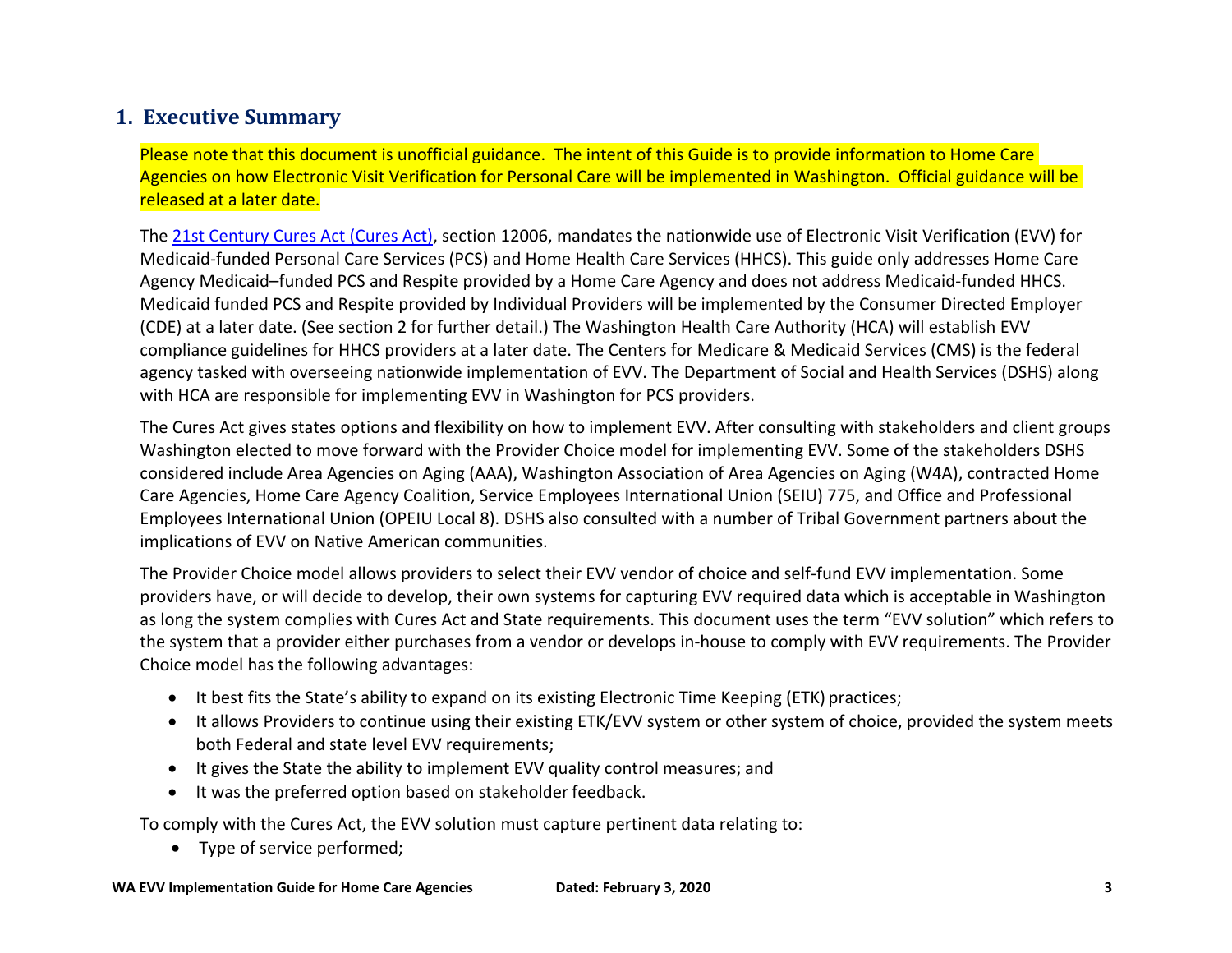- Individual receiving service;
- Date of service;
- Location of service delivery;
- Individual providing service;
- Time the service begins and ends.

This purpose of this guide is to assist Home Care Agencies and EVV vendors in understanding the requirements to implement EVV in Washington and how the state plans to comply with the Cures Act. The requirements stated in this guide will be incorporated into Home Care Agency contracts at a later date. Specifically this document will:

- Explain Washington's planned EVV process for Home CareAgencies;
- Provide an Overview of Washington's plan to comply with the Cures Act;
- Document specific requirements and capabilities that EVV solutions will need to meet;
- Identify resources and state contacts for technical assistance in implementation.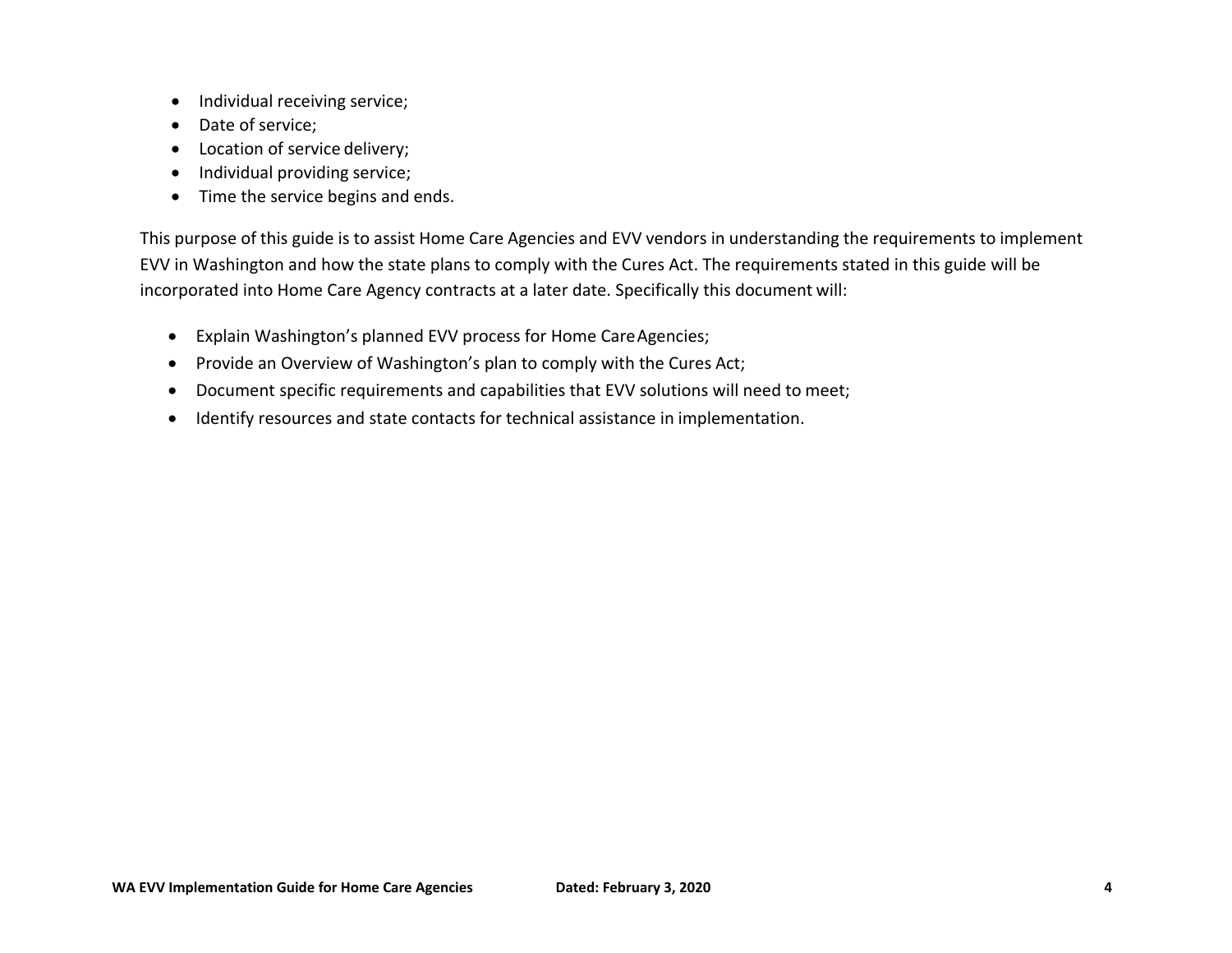## <span id="page-4-1"></span><span id="page-4-0"></span>**2. EVV Implementation Plan**

#### **2.1. Washington's EVV process for Home Care Agencies:**

To comply with Cures Act requirements, and to allow the State to conduct efficient quality assurance and program integrity activities, EVV for Home Care Agencies will include two important steps. First, required EVV data elements must be electronically verified "locally" by an EVV solution at the beginning and ending of every personal care service episode. A service episode refers to the full duration that a contracted Home care Agency provides services to a Medicaid client. It is important to note that the Cures Act only requires EVV data to be collected at the time a service begins and ends, meaning location does NOT need to be tracked during the full duration a client is receiving PCS. Additionally as allowed under CMS guidance, **DSHS is only requiring that location be verified when services begin or end in the client's home. Home Care Agencies have the option to verify location when services begin or end in the community. Home Care Agencies must still collect all other Mandatory Data Elements at the beginning and ending of service delivery even when location is not required to be verified. In cases where the community location is unverified, DSHS will require a specific geolocation be submitted into ProviderOne. (See EVV-MDE-6).** 

Second, the locally collected EVV data must be uploaded, in a format specified by DSHS, to Washington's MMIS (Medicaid Management Information System, known as ProviderOne) which will act as the State's "data aggregator." As Home Care Agencies are allowed to select their own EVV solution it means the state could potentially have to monitor, through the

State's AAA partners, numerous different types of data collection systems that present data in varying formats. By requiring that EVV data collected locally to be uploaded to ProviderOne for data aggregation DSHS will have the ability to review EVV data statewide and the data will be presented in a uniform format. This approach is consistent with CMS guidance as CMS stated in its May 16, 2018 CMCS Information Bulletin that states using a Provider Choice model will need to develop a data aggregation solution. Additionally, data aggregation is important as Medicaid rules will require monitoring of Home Care Agencies for compliance with EVV requirements. Monitoring claims at this level without the data aggregation process would be time consuming and expensive. Requiring data aggregation will allow DSHS and AAAs to develop a monitoring plan that is cost effective while providing the flexibility of allowing Home Care Agencies to select their own EVV solutions.

An important aspect of the State's data aggregation strategy is the assignment of Social Service Servicing Only Provider IDs (Servicing Provider IDs) for Home Care Aides that work as employees of Home Care Agencies. The Cures Act requires that EVV solutions electronically verify the individual providing the service. DSHS is not prescribing how an EVV solution must verify the individual who is providing services at the local level. However, when EVV data is uploaded to ProviderOne, Home Care Agencies will be required to use a Servicing Provider ID assigned to a particular worker to satisfy the "individual providing the service" data element. The reason for this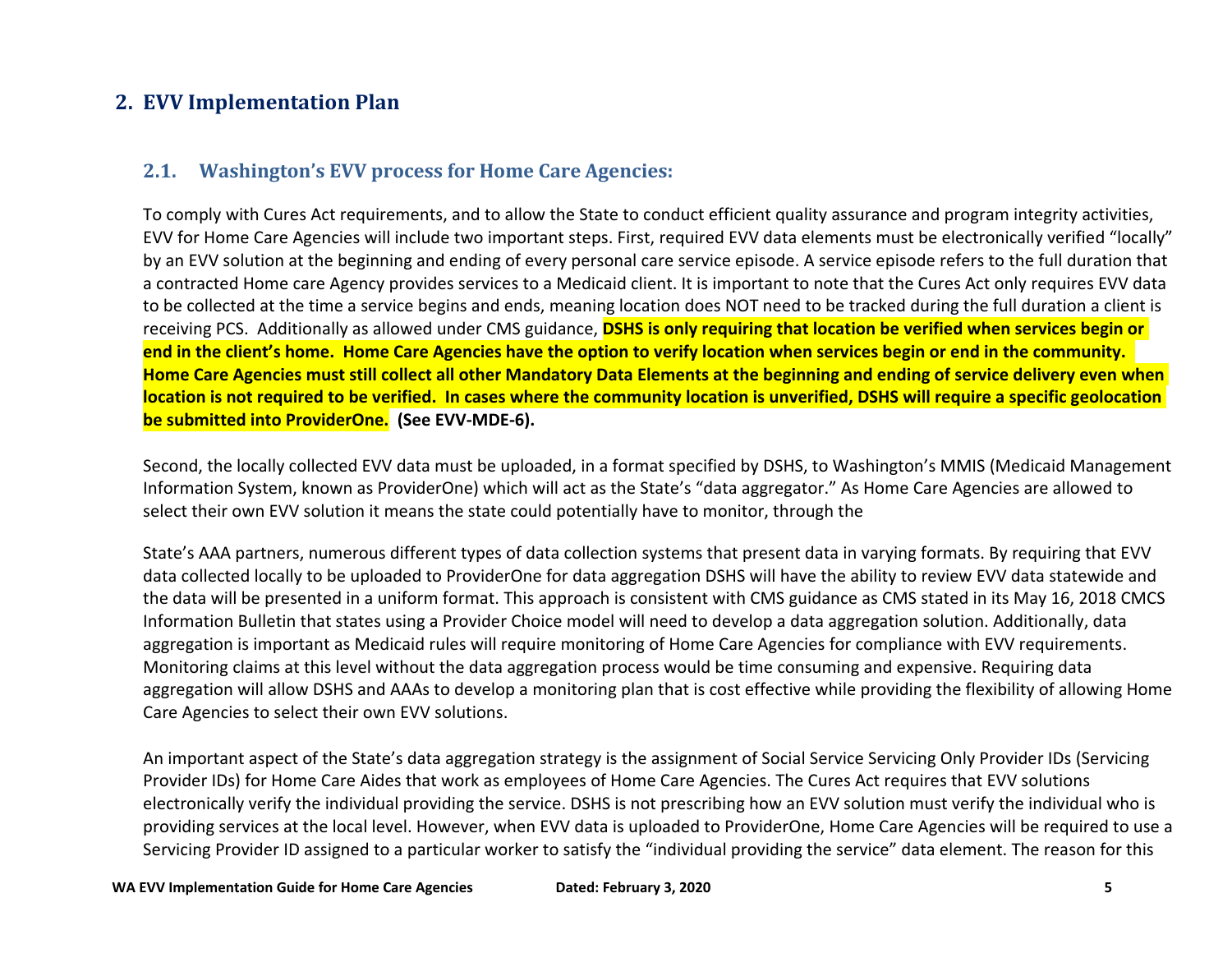requirement is that to fully utilize aggregated EVV data, the State must be able to identify individuals providing personal care regardless if they are working as an Individual Provider, Home Care Aide, or are working for multiple Home Care Agencies. Servicing Provider IDs are assigned to a specific individual and then attached to a Medicaid Provider within ProviderOne. This means that once a person has a Servicing Provider ID assigned, DSHS will be able to see every PCS claim associated with that specific person regardless of their employer. DSHS and HCA will work with each individual Home Care Agency to assign Servicing Provider IDs to their respective Home Care Aides.

Lastly, it must be noted that the Home Care Agencies' EVV solution do not need to be packaged with their claim-submission system. A Home Care Agency may use an EVV solution to collect data and have a separate claim-submission system which receives the EVV data and bundles it into the claim submitted to ProviderOne.

#### <span id="page-5-0"></span>**2.2. Overview of Washington's plans to comply with the Cures Act:**

DSHS will implement EVV for personal care services in two separate phases. Phase I will include Home Care Agencies providing PCS and Respite services to Medicaid clients, which is the topic of this guide. As DSHS was granted a one year "good faith effort" exemption, Phase I is anticipated to be completed by 2021. Phase II will include Individual Providers (IPs) providing PCS to Medicaid clients that are self-directing their PCS. EVV for IPs will be implemented by the Consumer Directed Employer (CDE). This process is anticipated to be complete sometime in 2021. See <https://www.dshs.wa.gov/altsa/stakeholders/consumer-directed-employer> for more details on the CDE.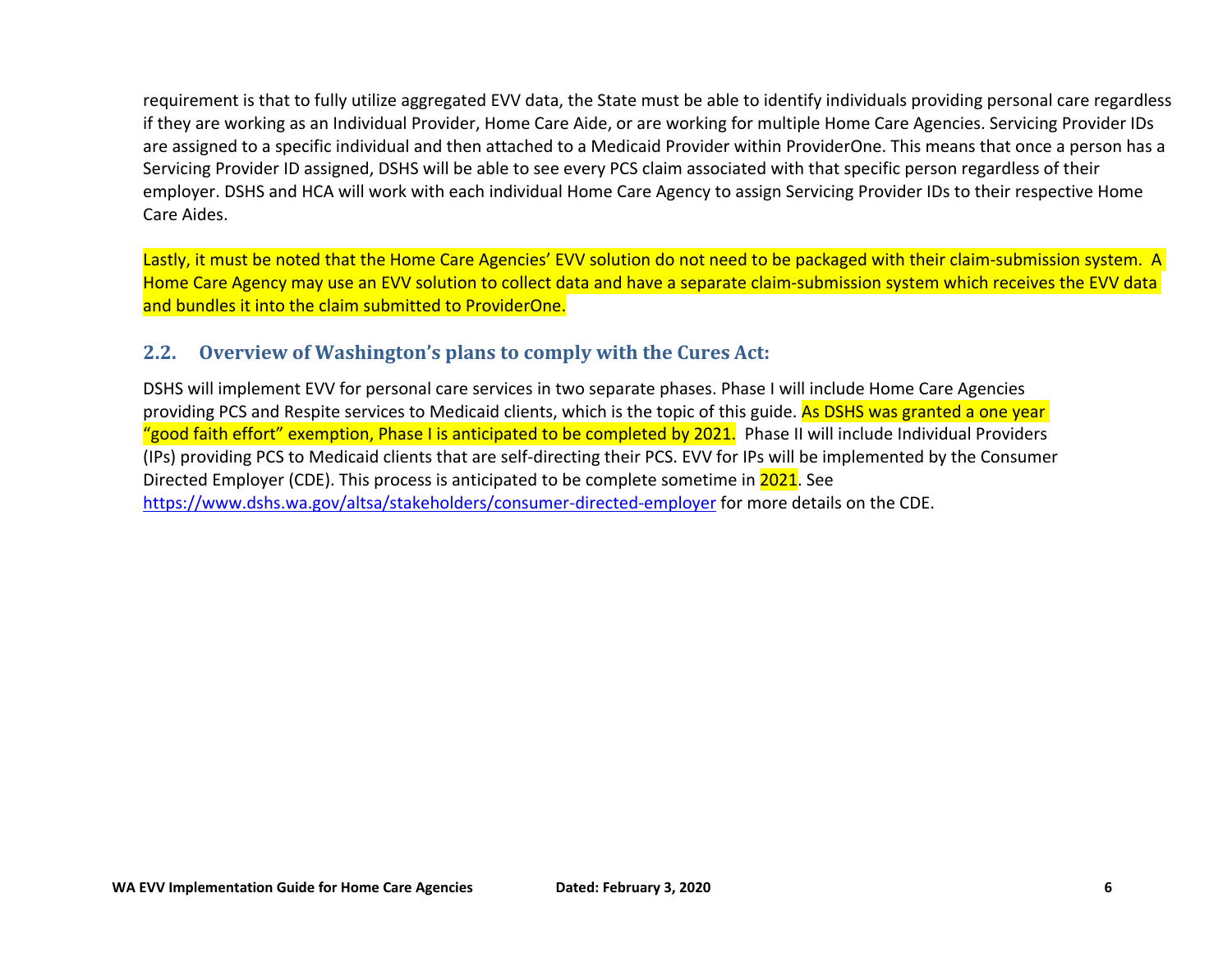#### <span id="page-6-0"></span>**2.2.1. Phase I: EVV implementation for Home Care Agency providers**

DSHS has elected to begin the implementation of EVV by focusing on Home Care Agencies because of the experience of these providers in implementing Electronic Time Keeping (ETK) systems. Currently, Washington AAAs contract with Home Care Agencies to provide PCS to Medicaid clients. A home care statement of work which includes ETK is negotiated with the state, AAAs, and Home Care Agencies. The home care statement of work is then incorporated into AAA contracts with Home Care Agencies across the state. At present, contracted Home Care Agencies (46 at this time) in Washington have varying ETK systems in place. Some Home Care Agencies have indicated their ETK systems already meet federal EVV requirements. These Home Care Agencies also currently submit several of the federally required EVV data elements to the State's MMIS, ProviderOne, for social services claims processing.

The chart below displays the current requirements for ETK and how they compare to EVV requirements:

| <b>Current Home Care Agency</b><br><b>ETK/SOW</b><br><b>Expectations/Requirements</b> | <b>Cures Act Requirements</b>                                      | <b>Current ProviderOne</b><br><b>Social Services claim</b><br>submission requirements                        | <b>Future ProviderOne</b><br><b>Social Services Billing data for EVV</b>                                  |
|---------------------------------------------------------------------------------------|--------------------------------------------------------------------|--------------------------------------------------------------------------------------------------------------|-----------------------------------------------------------------------------------------------------------|
| Home Care Agency identified                                                           | Home Care Agency identified                                        | Provider ID                                                                                                  | <b>Provider ID</b>                                                                                        |
| Type of service being provided<br>(Personal Care or Respite)                          | Type of service being provided<br>(Personal Care or Respite)       | Type of service being provided<br>(T1019; T1019, U1; T1019,U2;<br>T1019, U3; T1019, U4;<br>T1019, HQ; T1005) | Type of service being provided<br>(T1019; T1019, U1; T1019,U2;<br>T1019,U3; T1019,U4; T1019,HQ;<br>T1005) |
| Client                                                                                | Client                                                             | Client's ProviderOne ID                                                                                      | <b>Client's ProviderOne ID</b>                                                                            |
| <b>Authorization Number</b>                                                           | <b>Authorization Number is not</b><br>required under the Cures Act | <b>Authorization Number</b>                                                                                  | <b>Authorization Number</b>                                                                               |
| Date of Service                                                                       | Date of Service                                                    | Date of Service                                                                                              | <b>Date of Service</b>                                                                                    |
| Number of units provided                                                              | <b>Number of units is not required</b><br>under the Cures Act      | Number of units provided                                                                                     | <b>Number of units provided</b>                                                                           |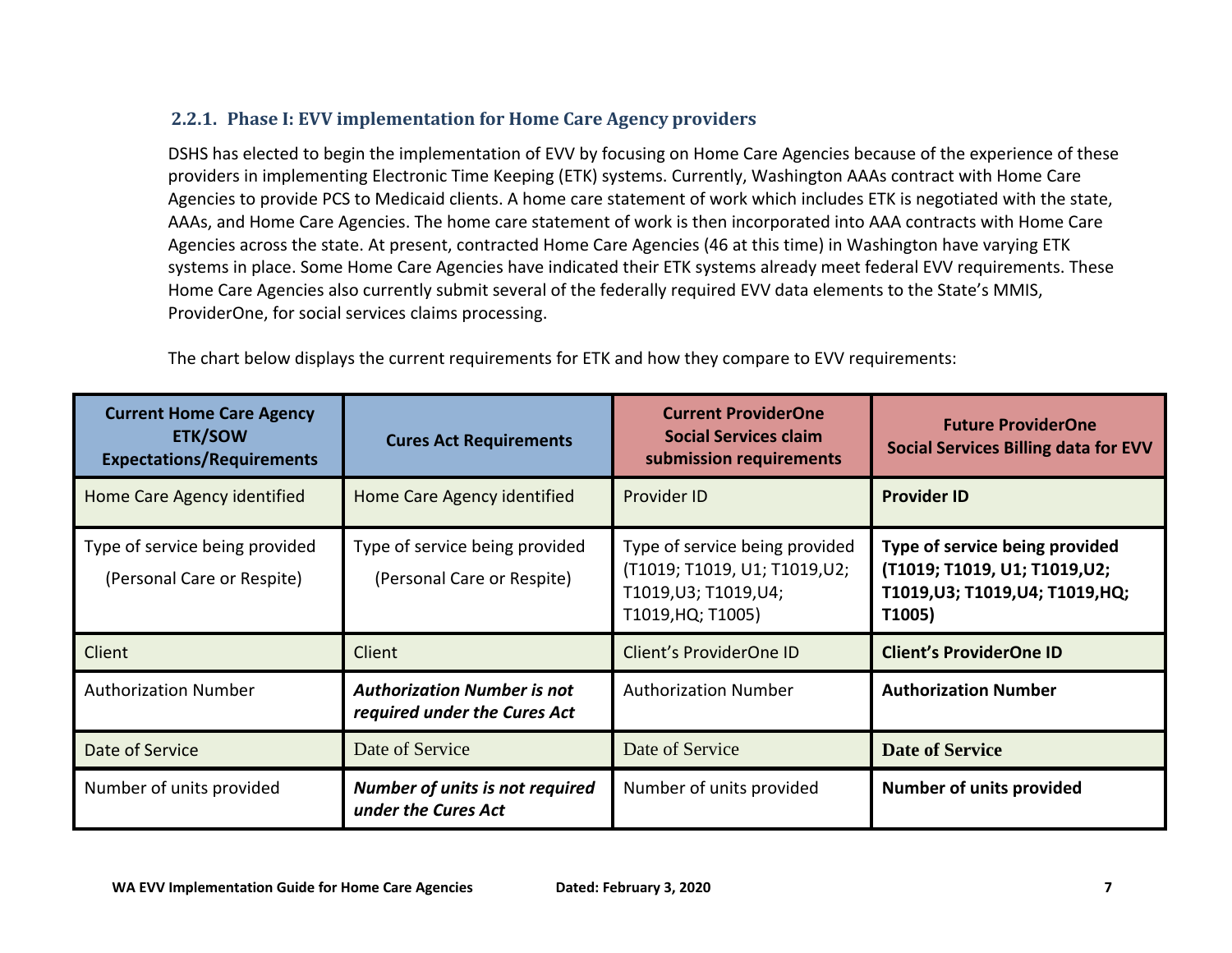| Worker providing the service to<br>the client                                         | Worker providing the service to<br>the client   | Not sent to P1 | <b>New: Social Service Servicing-Only</b><br><b>Provider ID</b> |
|---------------------------------------------------------------------------------------|-------------------------------------------------|----------------|-----------------------------------------------------------------|
| Start and End Times of Service                                                        | Start and End Times of Service                  | Not sent to P1 | New: Start and End Times of<br><b>Service</b>                   |
|                                                                                       | <b>New:</b> Location of the service<br>delivery |                | New: Geolocation at Start and End<br>of Service.                |
|                                                                                       |                                                 |                | <b>New: Client-Provider Proximity</b><br>Indicator (optional)   |
| Client confirmation of tasks<br>completed/performed at the<br>end of each home visit. |                                                 |                | <b>New: Client Verification Indicator</b><br>(optional)         |

Finally, to facilitate the efficient implementation of EVV, DSHS has broken Phase I into separate stages. Home Care Agencies will first be required to begin collecting required EVV data "locally" meaning the data will be collected by the provider's EVV solution but not uploaded to ProviderOne. At a later date, DSHS will work with each individual Home Care Agency to assign Servicing Provider IDs to each of the Agency's Home Care Aide staff. Once this process is complete, Home Care Agencies will then begin uploading EVV data into ProviderOne during the Claims process. ProviderOne social services claims edits will initially be set to "Pay and Report" for a period of time (to be determined) during which contracted Home Care Agency providers should transition to becoming EVV compliant. 'Pay and Report' means that if data in a claim is not in accordance with policy, the system will record the error but will not prevent payment from being issued. The graphic below provides a timeline for the implementation of EVV Phase I: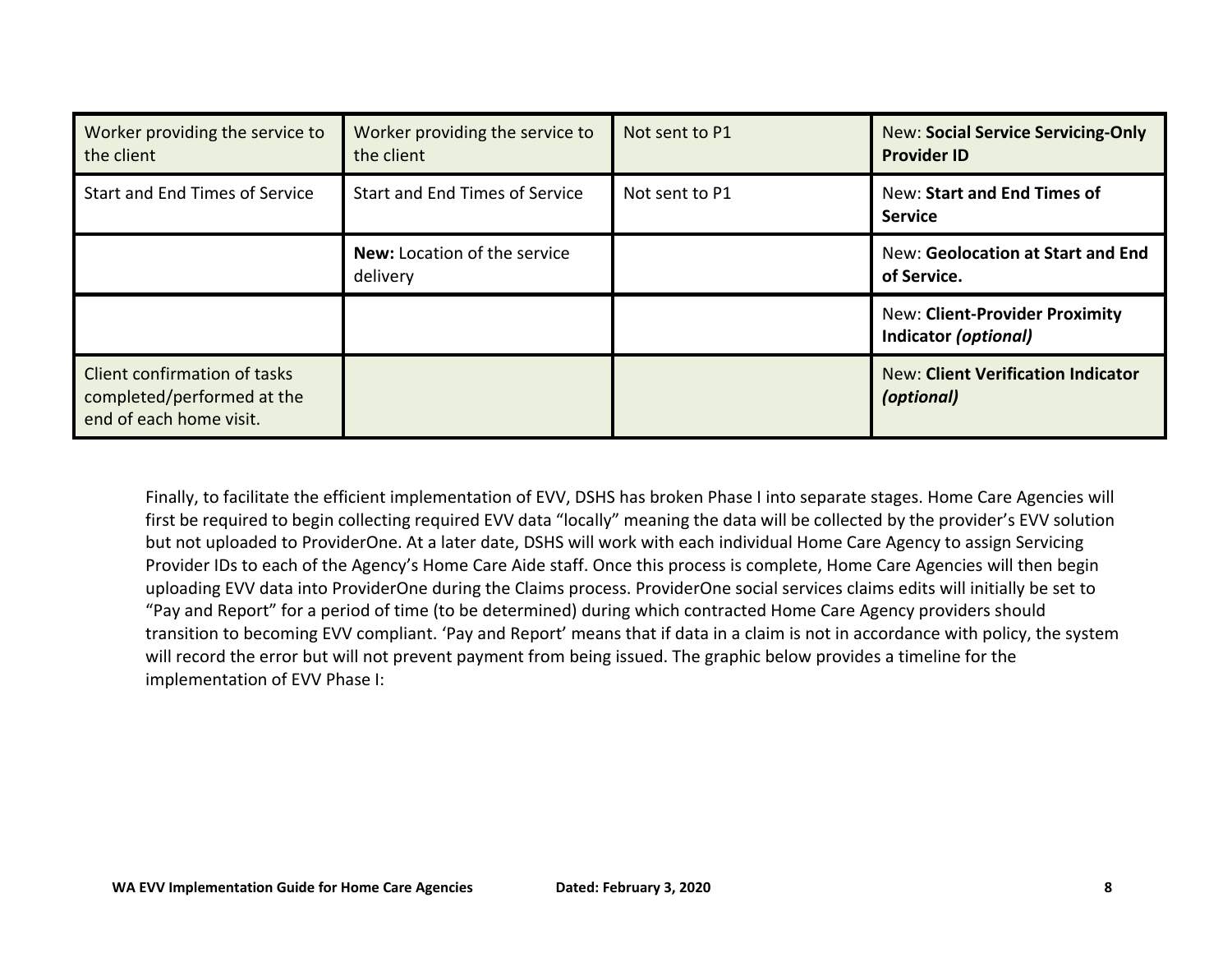

#### <span id="page-8-0"></span>**2.2.2. Phase II: Implementation of EVV for Self-Directing Medicaid Clients Receiving PCS from Individual Provider:**

DSHS will work directly with the future CDE provider(s) to implement EVV for clients receiving self-directed PCS from Individual Providers.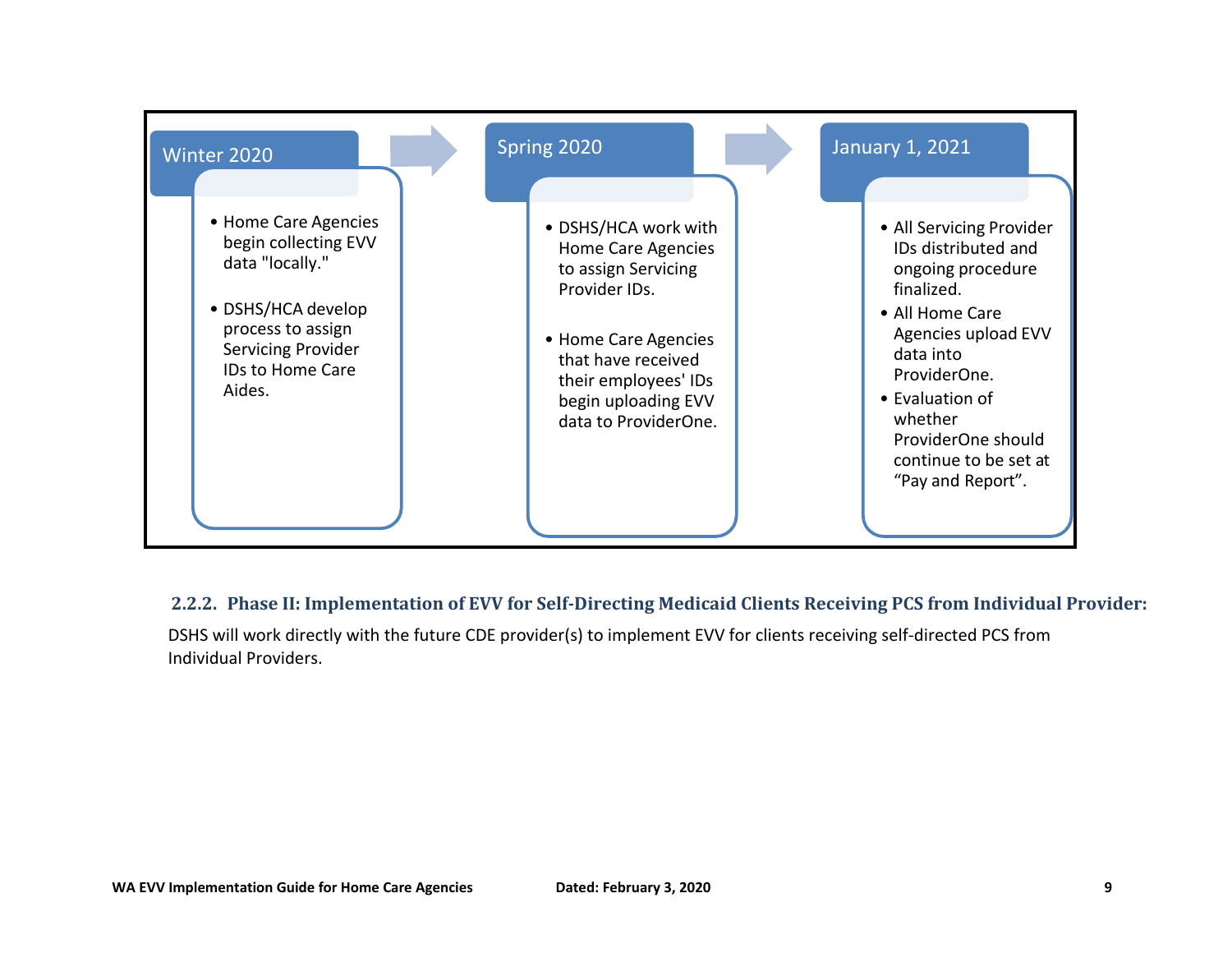#### <span id="page-9-0"></span>**3. Helpful Resources**

DSHS is here to partner with Home Care Agencies to ensure the successful implementation of EVV in Washington State. If a Home Care Agency or EVV Vendor has any questions about a particular requirement included in this document, please reach out to DSHS for consultation. DSHS expects the implementation of EVV for Home Care Agencies to be a collaborative process between DSHS and its partners that may necessitate policy adjustments as new questions and challenges come up.

For technical assistance, contact:

Dustin Quinn Campbell ALTSA Payment Policy and Systems Unit Manager Email: [QUINNDW@dshs.wa.gov](mailto:QUINNDW@dshs.wa.gov) or

Joshua Church DDA HQ Social Service Payment Specialist Email: [CHURCJE@dshs.wa.gov](mailto:CHURCJE@dshs.wa.gov)

To read the federal regulations, see NASUAD's materials at:

<http://www.nasuad.org/hcbs-topics-other/electronic-visit-verification>

<http://www.nasuad.org/newsroom/nasuad-news/nasuad-releases-paper-electronic-visit-verification-hcbs>

For more guidance from the Centers for Medicare and Medicaid Services, go to <https://www.medicaid.gov/medicaid/hcbs/guidance/electronic-visit-verification/index.html>

For information on how to submit claims to ProviderOne via Direct Data Entry (DDE) and via .dat file upload, please see the ProviderOne Billing and Resource Guide and the Supplemental Billing Guide for Social Services at [www.hca.wa.gov.](http://www.hca.wa.gov/)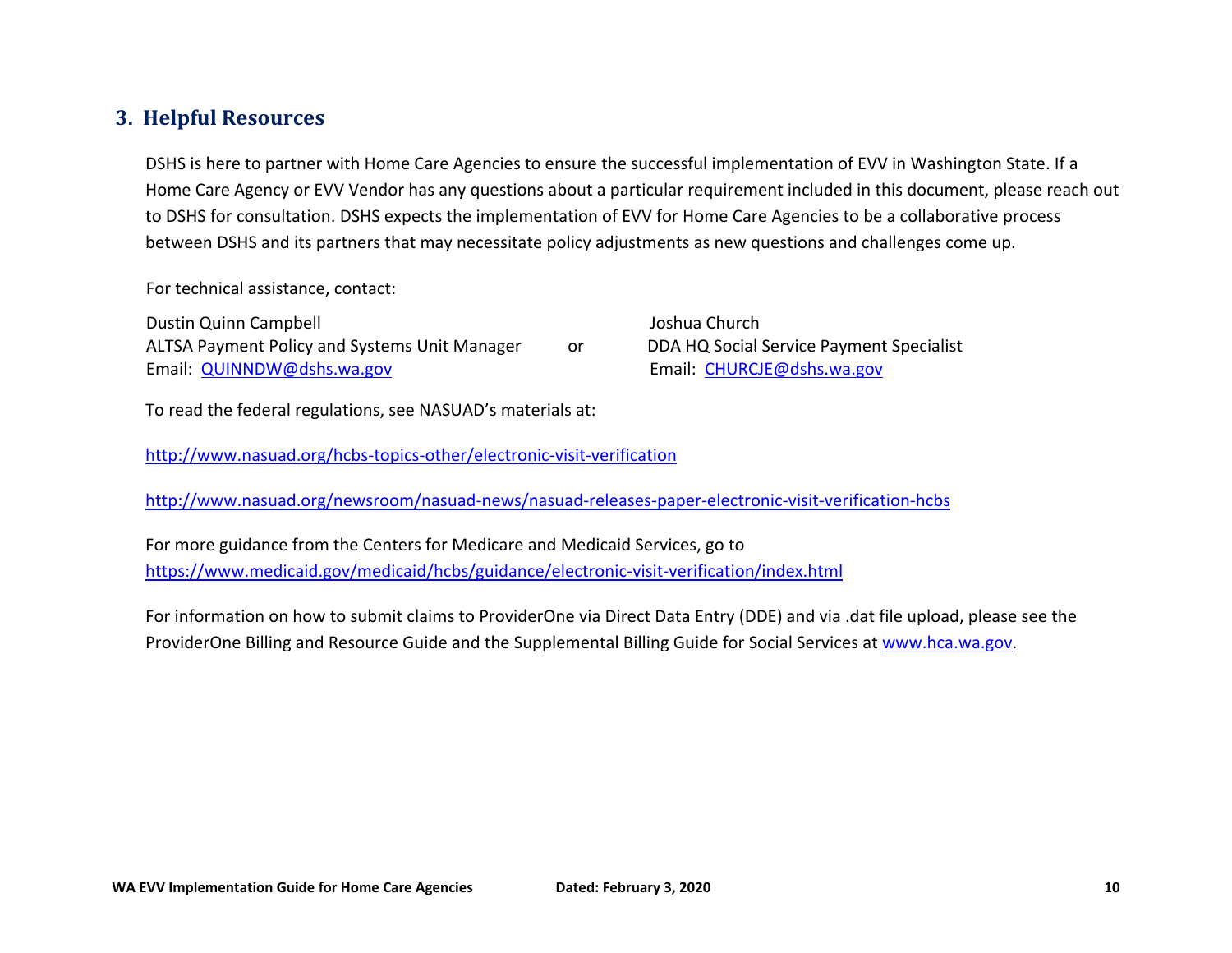## <span id="page-10-0"></span>**4. EVV Solution Requirements**

The purpose of this section is to explain to Home Care Agencies and their EVV Vendors "what an EVV solution needs to do" to meet DSHS requirements. This section covers the following topics:

- Mandatory EVV Data Elements
- Mandatory Functional Requirements,
- Optional Functional Requirements
- Mandatory Non-Functional Requirements
- Optional Non-Functional Requirements

#### <span id="page-10-1"></span>**4.1. Mandatory EVV Data Elements:**

There are 6 mandatory EVV data elements that a Home Care Agency's EVV solution must verify.

| <b>Req ID</b> | <b>Mandatory Data Element</b>                                                                           | <b>Additional Information</b>                                                                                                                                                                                                                                                                                                                                                                                  |
|---------------|---------------------------------------------------------------------------------------------------------|----------------------------------------------------------------------------------------------------------------------------------------------------------------------------------------------------------------------------------------------------------------------------------------------------------------------------------------------------------------------------------------------------------------|
| EVV-MDE-1     | The EVV solution must electronically verify<br>the identity of the Individual receiving<br>services.    | DSHS is not prescribing how an EVV solution captures this<br>information. However, when the data is uploaded to<br>ProviderOne as part of a social services claim this data field must<br>be populated with the Client's ProviderOne Client ID. This<br>information is provided to a home care agency on the<br>authorization.                                                                                 |
| EVV-MDE-2     | The EVV solution must electronically verify<br>the identity of the individual providing the<br>service. | DSHS is not prescribing how an EVV solution captures this<br>information. However, when the data is uploaded to<br>ProviderOne as part of a social services claim this data field<br>must be populated with a "Social Service Servicing Only<br>Provider ID" number which will be assigned to individual Home<br>Care Aides in ProviderOne. DSHS will work with Home Care<br>Agencies to assign these numbers. |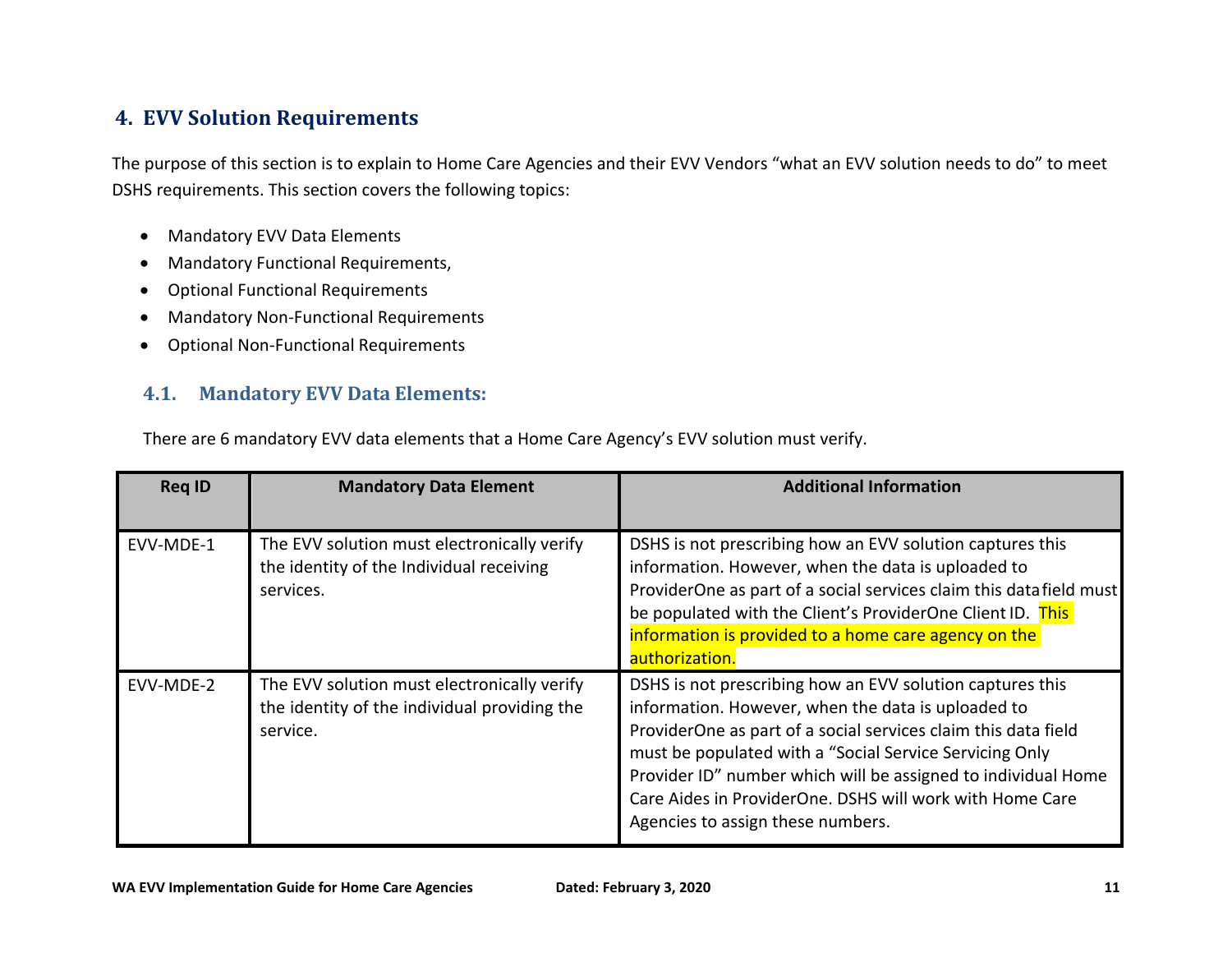| EVV-MDE-3 | The EVV solution must electronically verify<br>the Type of Service                                                                         | DSHS is not prescribing how an EVV solution captures this<br>information. However, when the data is uploaded to<br>ProviderOne as part of a social services claim this data field<br>must be populated with the authorized Service Code and<br>applicable modifier. This information is provided to a home<br>care agency on the authorization. |
|-----------|--------------------------------------------------------------------------------------------------------------------------------------------|-------------------------------------------------------------------------------------------------------------------------------------------------------------------------------------------------------------------------------------------------------------------------------------------------------------------------------------------------|
| EVV-MDE-4 | The EVV solution must electronically verify<br>the exact Date of Service.                                                                  |                                                                                                                                                                                                                                                                                                                                                 |
| EVV-MDE-5 | The EVV solution must electronically verify<br>the exact Time at which the Service begins<br>and the exact Time at which the Service ends. |                                                                                                                                                                                                                                                                                                                                                 |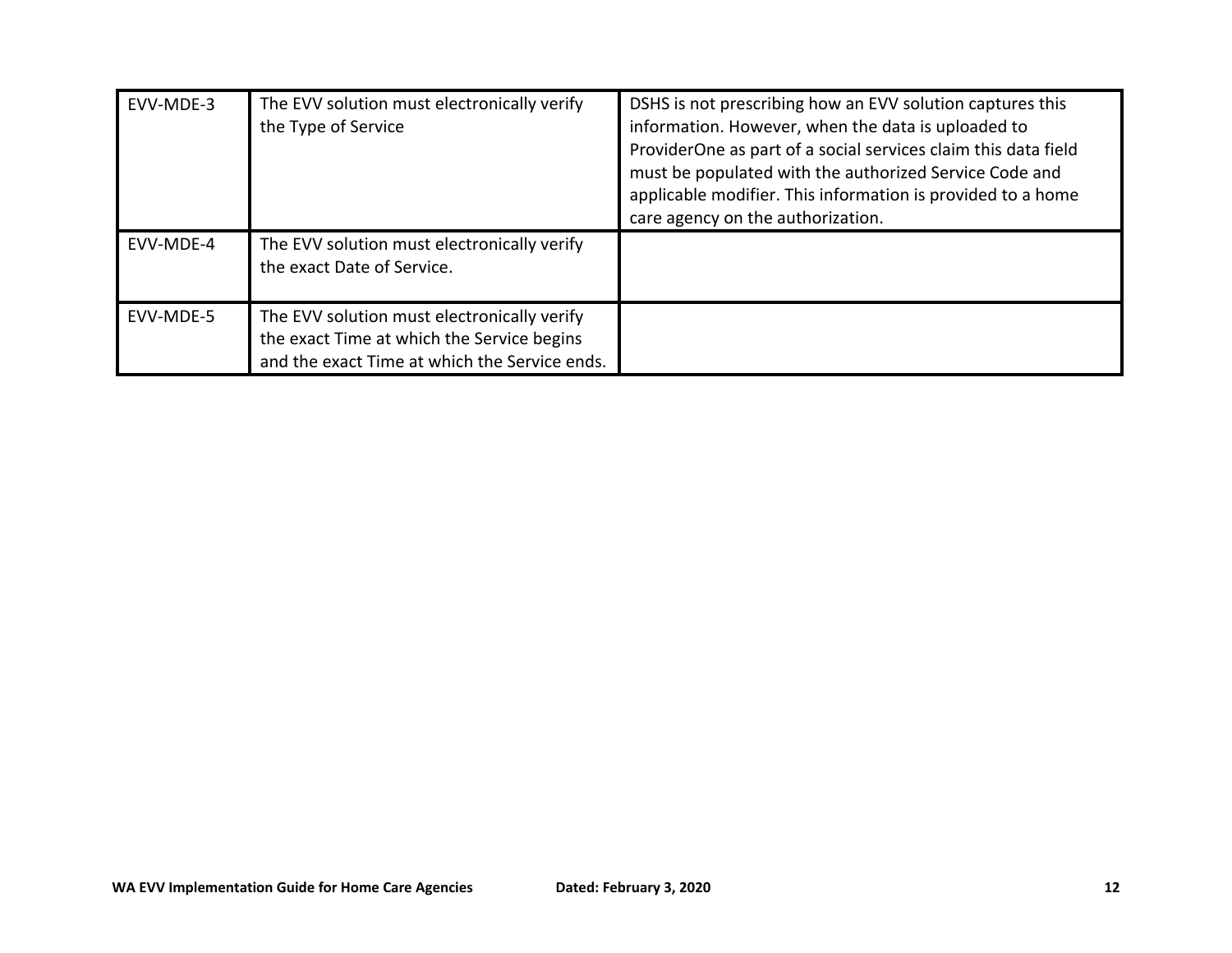| EVV-MDE-6 | The EVV solution must electronically verify        | DSHS is not prescribing the method used to capture location        |
|-----------|----------------------------------------------------|--------------------------------------------------------------------|
|           | the Geographical Location at which the             | information. Some EVV solutions utilize telephony systems          |
|           | Service begins, and the Geographical Location      | while others use GPS functionality.                                |
|           | at which the Service ends.*                        |                                                                    |
|           |                                                    | Special Note about Telephony: A call from a mobile phone to a      |
|           | *Note: Services may begin and end in the           | purely telephonic EVV solution will not give the current location  |
|           | Client's home or in the community. CMS             | of the phone but the address tied to the mobile phone account.     |
|           | guidance released on August 8, 2019                | This approach is not compliant with the Cures Act.                 |
|           | clarified that location only has to be verified    |                                                                    |
|           | when services begin or end in a client's           | EVV solutions that use telephony to verify may either:             |
|           | home. CMS is not requiring that location be        |                                                                    |
|           | verified when services begin or end in a           | Dial-in to the EVV system through the participant's landline,      |
|           | community location. States were given              | which will provide the location of the landline, or                |
|           | discretion on how to set location verification     |                                                                    |
|           | requirements. DSHS is only requiring that          | Dial-in to the EVV system through a mobile phone and enter a       |
|           | location be verified when services begin or        | code provided by a device that electronically captures location.   |
|           | end in the client's home. Home Care                |                                                                    |
|           | <b>Agencies have the option to verify location</b> | DSHS is not prescribing the format that location must be           |
|           | when services begin or end in the                  | captured by local EVV devices. However, when the data is           |
|           | community. Home Care Agencies must still           | uploaded to ProviderOne as a social services claim, the            |
|           | collect all other Mandatory Data Elements at       | geographical location data must be formatted as decimal            |
|           | the beginning and ending of service delivery       | degrees. The level of precision required is 4 (four) digits to the |
|           | even when location is not required to be           | right of the decimal for both latitude and longitude when          |
|           | verified. In cases where the community             | service begins and ends for ProviderOne social services claims     |
|           | location is unverified, DSHS will require a        | processing.                                                        |
|           | specific geolocation be submitted into             |                                                                    |
|           | <b>ProviderOne.</b>                                | In cases where a community location is unverified, the Service     |
|           |                                                    | Begin location and/or Service End location must be populated       |
|           |                                                    | with latitude 00.0000 and longitude 000.0000.                      |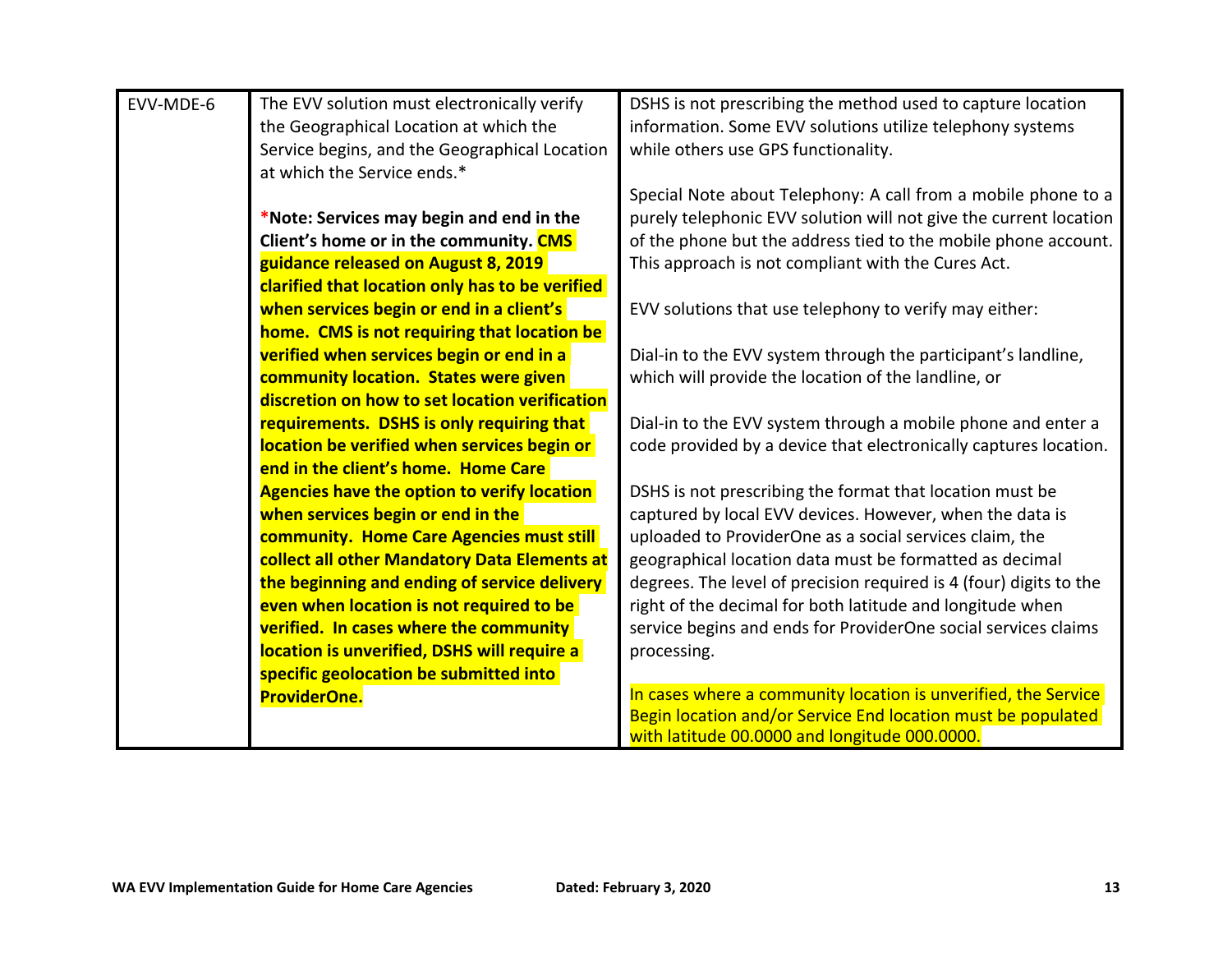## <span id="page-13-0"></span>**4.2. Mandatory Functional Requirements:**

Functional requirements clearly and quantitatively describe the capabilities that an EVV solution must have in terms of the behavior and information the solution will manage. Sometimes they may appear redundant. This is due to the precise nature of the technical writing. This ensures that software developers don't miss a nuance of a requirement that could be overlooked if they were grouped together. There are 16 Mandatory Functional Requirements and 7 Optional Functional Requirements.

| <b>Req ID</b> | <b>EVV Mandatory Functional Requirement</b>                                                                                                                                                                                                                                                                                                                                                                                                                                                                                                                                                                                                                                                                                                                                                                                         |
|---------------|-------------------------------------------------------------------------------------------------------------------------------------------------------------------------------------------------------------------------------------------------------------------------------------------------------------------------------------------------------------------------------------------------------------------------------------------------------------------------------------------------------------------------------------------------------------------------------------------------------------------------------------------------------------------------------------------------------------------------------------------------------------------------------------------------------------------------------------|
| EVV-MFR-1     | The EVV solution must be capable of providing the following as separate data fields for each ProviderOne social<br>services claim line:<br>a) Type of Service ("Service Code (+ modifier if applicable)")<br>Client's ProviderOne Client ID<br>b)<br>Date of Service<br>C)<br>Servicing Provider's Social Service Servicing-Only Provider ID<br>d)<br>Time service started<br>e)<br>Geolocation where service started (See EVV-MDE-6)<br>f)<br>Client-Servicing Provider Proximity Indicator when Service started (optional)<br>g)<br><b>Time Service Ended</b><br>h)<br>Geolocation where Service Ended (See EVV-MDE-6)<br>i)<br>Client-Servicing Provider Proximity Indicator when Service Ended (optional)<br>Client Verification Indicator of services received when Service Ended (optional)<br>k)<br>Units of Service claimed |
| EVV-MFR-2     | The EVV solution must meet the requirements of HIPAA privacy and security law (as defined in section 3009 of<br>the Public Health Service Act).                                                                                                                                                                                                                                                                                                                                                                                                                                                                                                                                                                                                                                                                                     |
| EVV-MFR-3     | The EVV solution must be able to collect the required EVV data elements in areas where technology<br>infrastructure, such as internet and cellphone service, may be limited or unavailable (in both permanent and<br>temporary situations).                                                                                                                                                                                                                                                                                                                                                                                                                                                                                                                                                                                         |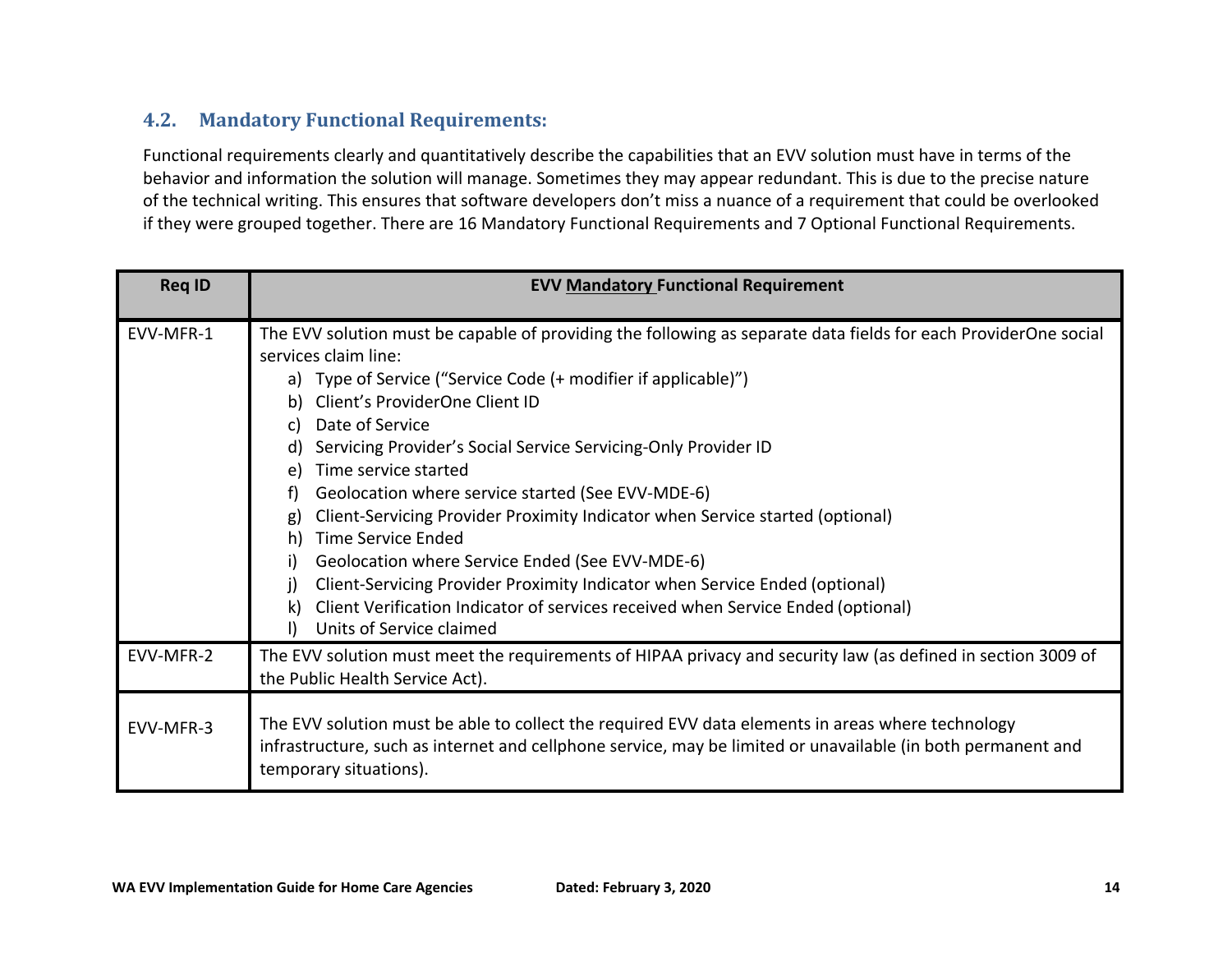|           | NOTE: Washington is not prescribing a specific method to meet this requirement. One example of how some<br>EVV solutions have met this requirement is to have a smart phone or other device that can collect required data<br>elements independent of internet or cell phone service availability. As long as a GPS map of the area is<br>downloaded ahead of time when connected to Wi-Fi/internet or an EVV application is active, the device can<br>access the GPS satellite to ping location. The data is held on this device until the worker comes into range of<br>internet or cell phone service where the data can be transmitted to the EVV solution. Another potential<br>solution is utilizing telephony systems, in accordance EVV-MDE-6, in areas that lack internet or cellphone<br>coverage. Some EVV solutions use a combination of various technologies to meet this requirement. Contact<br>your EVV vendor to learn more about their available technologies.            |
|-----------|---------------------------------------------------------------------------------------------------------------------------------------------------------------------------------------------------------------------------------------------------------------------------------------------------------------------------------------------------------------------------------------------------------------------------------------------------------------------------------------------------------------------------------------------------------------------------------------------------------------------------------------------------------------------------------------------------------------------------------------------------------------------------------------------------------------------------------------------------------------------------------------------------------------------------------------------------------------------------------------------|
|           | DSHS expects this requirement to be a challenge for many areas of Washington. Some Home Care Agencies may<br>need to manually enter data when cellphone or internet coverage is not available. However, EVV solutions<br>cannot solely rely on manually entering data to meet this requirement over the long term. DSHS expects Home<br>Care Agencies to continuously work to develop their EVV solutions to comply with EVV-MFR-3. DSHS does not<br>have plans to set a threshold on the number of manual entries or adjustments an EVV solution may need to<br>incorporate to capture all required data elements. Instead, DSHS plans to review the frequency and reasons for<br>manual entries/adjustments for each individual Home Care Agency. DSHS would then work with the AAA and<br>Home Care Agency to problem solve any concerns about manual entries/adjustments. DSHS encourages Home<br>Care Agencies to contact DSHS with questions about meeting this specific requirement. |
| EVV-MFR-4 | The EVV solution must distinguish electronically captured data from manually entered, modified, or adjusted<br>data.                                                                                                                                                                                                                                                                                                                                                                                                                                                                                                                                                                                                                                                                                                                                                                                                                                                                        |
| EVV-MFR-5 | The EVV solution must require documented justification for all manual data entries.                                                                                                                                                                                                                                                                                                                                                                                                                                                                                                                                                                                                                                                                                                                                                                                                                                                                                                         |
| EVV-MFR-6 | The EVV solution must require documented justification for all modifications, adjustments, or exceptions made<br>to electronically captured data after the electronic data is captured.                                                                                                                                                                                                                                                                                                                                                                                                                                                                                                                                                                                                                                                                                                                                                                                                     |
| EVV-MFR-7 | The EVV solution must have the ability to implement a standardized set of codes to document manual data<br>entries, and adjustments and exceptions to electronically captured data; for example: when the Servicing<br>Provider forgot to log in, or when technology is unavailable in rural areas and the EVV solution is not capable of<br>storing the data on a local device for later upload. The standardized codes shall be maintained in a configurable<br>table, see sample in Appendix B.                                                                                                                                                                                                                                                                                                                                                                                                                                                                                          |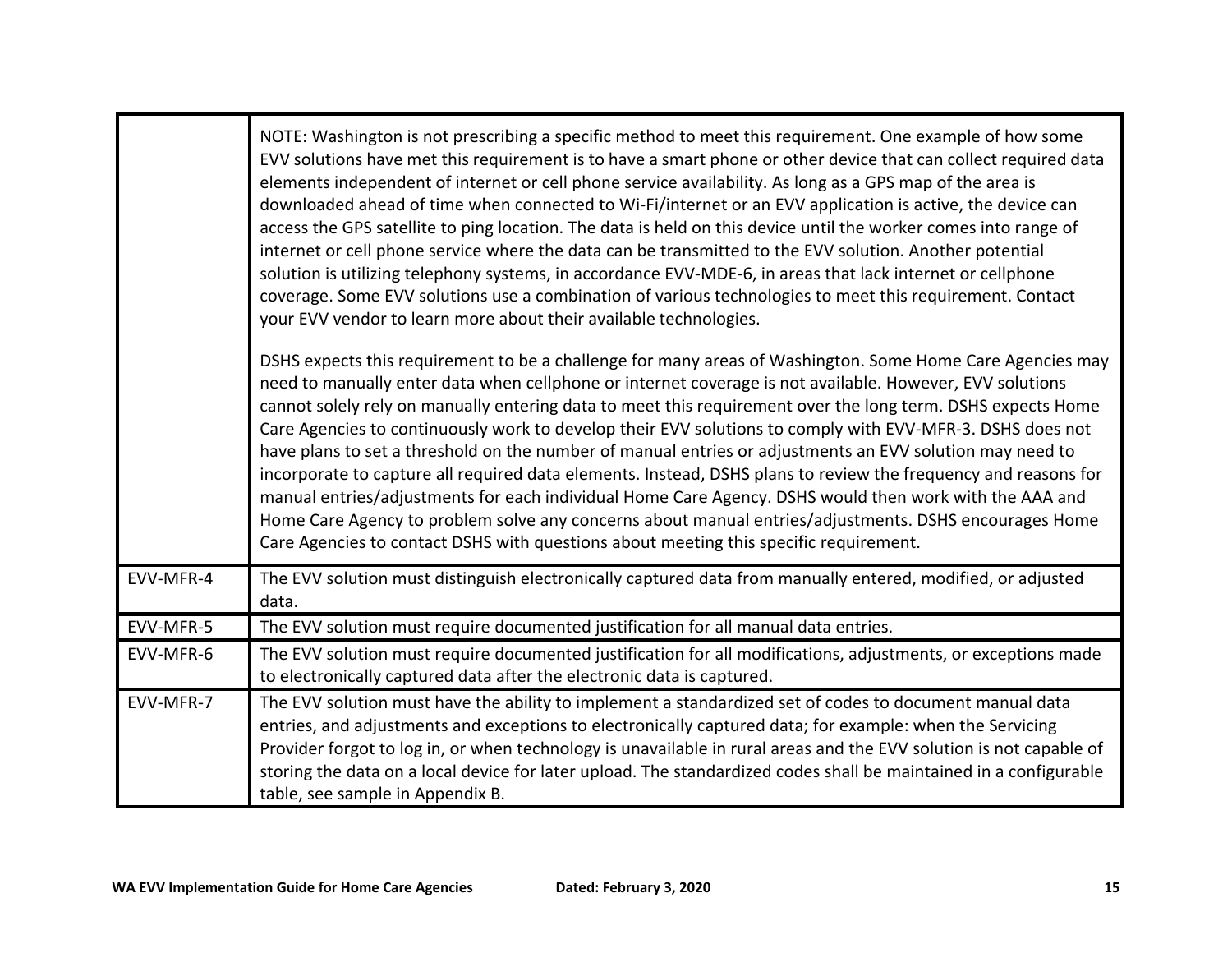| EVV-MFR-8  | The EVV solution must be able to accommodate and uniquely identify more than one (1) Social Service Servicing-<br>Only Provider in the same home or other location of service. The solution must capture all required EVV<br>elements for each worker, though location may be the same.                                                                                                                                                                                                                                                                                                                                                  |
|------------|------------------------------------------------------------------------------------------------------------------------------------------------------------------------------------------------------------------------------------------------------------------------------------------------------------------------------------------------------------------------------------------------------------------------------------------------------------------------------------------------------------------------------------------------------------------------------------------------------------------------------------------|
| EVV-MFR-9  | The EVV solution must be able to accommodate and uniquely identify individual Clients in a multi-client home or<br>other location of service where there are multiple clients. The solution must capture all required EVV elements<br>for each client, though location may be the same.                                                                                                                                                                                                                                                                                                                                                  |
| EVV-MFR-10 | The EVV solution must allow for DSHS/AAA approved changes to a Client's authorization that may happen any<br>time during the month. This could be an increase, reduction or termination of an existing authorization.*                                                                                                                                                                                                                                                                                                                                                                                                                   |
| EVV-MFR-11 | The EVV solution must allow for the addition of new Client service authorizations at any time during the month.*                                                                                                                                                                                                                                                                                                                                                                                                                                                                                                                         |
| EVV-MFR-12 | The EVV solution must maintain reliable backup and recovery processes that ensure that all data is preserved in<br>the event of a system malfunction or disaster situation.                                                                                                                                                                                                                                                                                                                                                                                                                                                              |
| EVV-MFR-13 | The EVV solution must retain all data regarding the delivery of services for a minimum of six (6) years.                                                                                                                                                                                                                                                                                                                                                                                                                                                                                                                                 |
| EVV-MFR-14 | The EVV solution must have the ability to respond to requests for records or documentation in the timeframe<br>and format requested by DSHS.                                                                                                                                                                                                                                                                                                                                                                                                                                                                                             |
| EVV-MFR-15 | The EVV solution must be capable of retrieving current and archived data to produce reports of types of service,<br>dates of service, start and end times of service, geographical locations for start and at end of service, proximity<br>indicator for start and end of service (optional), client verification (optional), and servicing provider in summary<br>fashion that constitute adequate documentation of services delivered. Any report shall include an explanation of<br>codes utilized by the provider/vendor (e.g., T1019 - Personal Care) and include the Home Care Agency's identity<br>by name and/or ProviderOne ID. |
| EVV-MFR-16 | The EVV solution must be capable of providing a standardized report with up to 6 years of all social services<br>claim lines submitted to ProviderOne. This report must include all data fields submitted to ProviderOne in the<br>claim line, identify manual data entries, and adjustments and exceptions to electronically captured data, and<br>provide the standardized manual entry, adjustment, or exceptions reason code for the altered claim line. DSHS<br>will define a standardized format for this report before January 2020.                                                                                              |

\* Social Services service claims are validated against Client authorizations, which are available to Billing Providers though ProviderOne. Some EVV systems are loaded with the authorization hours and may track and limit how many hours a provider can work. These requirements are to ensure that if that is the case, that the loaded hours can be updated during the service period, if there is a change to the authorization or a new authorization.

The State recognizes that client service authorizations may change at any time which may result in unused or overprovided services.

**WA EVV Implementation Guide for Home Care Agencies Dated: February 3, 2020 16**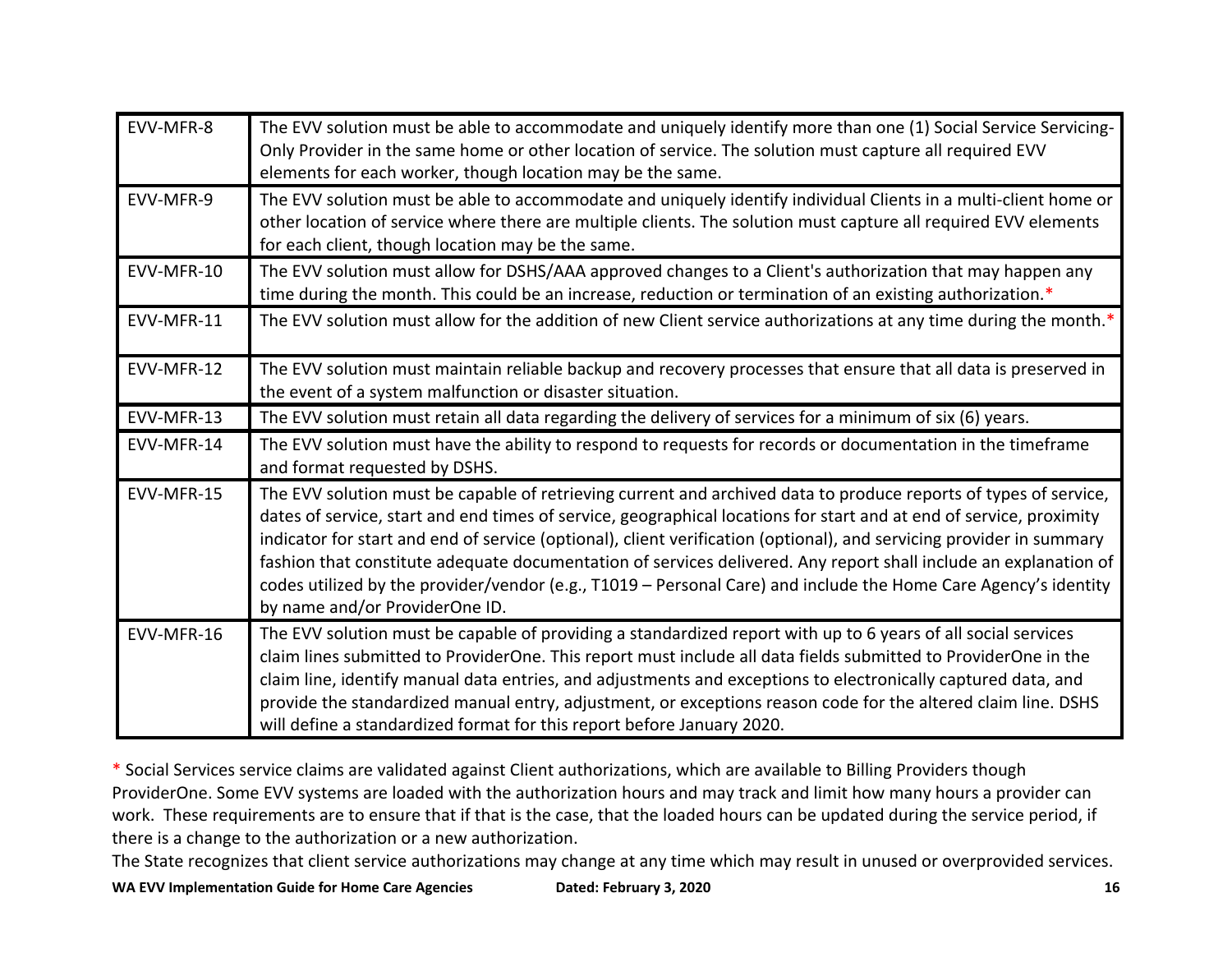## <span id="page-16-0"></span>**4.3. Optional Functional Requirements**

These are optional requirements; however, they should be given consideration in the event they become required at a future time.

| <b>Req ID</b> | <b>EVV Optional Functional Requirement</b>                                                                                                                                                                                                                                                              |
|---------------|---------------------------------------------------------------------------------------------------------------------------------------------------------------------------------------------------------------------------------------------------------------------------------------------------------|
| EVV-OFR-1     | The EVV solution should electronically capture and document the proximity of the Client to the Servicing Provider<br>at the time service starts and ends.                                                                                                                                               |
| EVV-OFR-2     | The EVV solution should utilize one (1) or more of the following to capture Client-Servicing Provider proximity:                                                                                                                                                                                        |
|               | (A) The participant's personal landline, or personal cellular phone with app;                                                                                                                                                                                                                           |
|               | (B) Location technologies including Near Field Communication (NFC), Global Position System (GPS), and Bluetooth<br>Low Energy (BLE);                                                                                                                                                                    |
|               | (C) An affixed electronic device at the participant's location;                                                                                                                                                                                                                                         |
|               | (D) A biometric verification system; or                                                                                                                                                                                                                                                                 |
|               | (E) Alternative or developing technology.                                                                                                                                                                                                                                                               |
| EVV-OFR-3     | The EVV solution should electronically capture and document Client Verification, by the individual recipient or<br>authorized representative, of personal care visit time and services delivered.                                                                                                       |
|               | Note: The ProviderOne data element for this optional requirement would be a simple yes/no for whether the<br>client verified that the services were delivered. This would be collected at the end of each service episode.<br>Documentation behind the response would remain in your Agency EVV system. |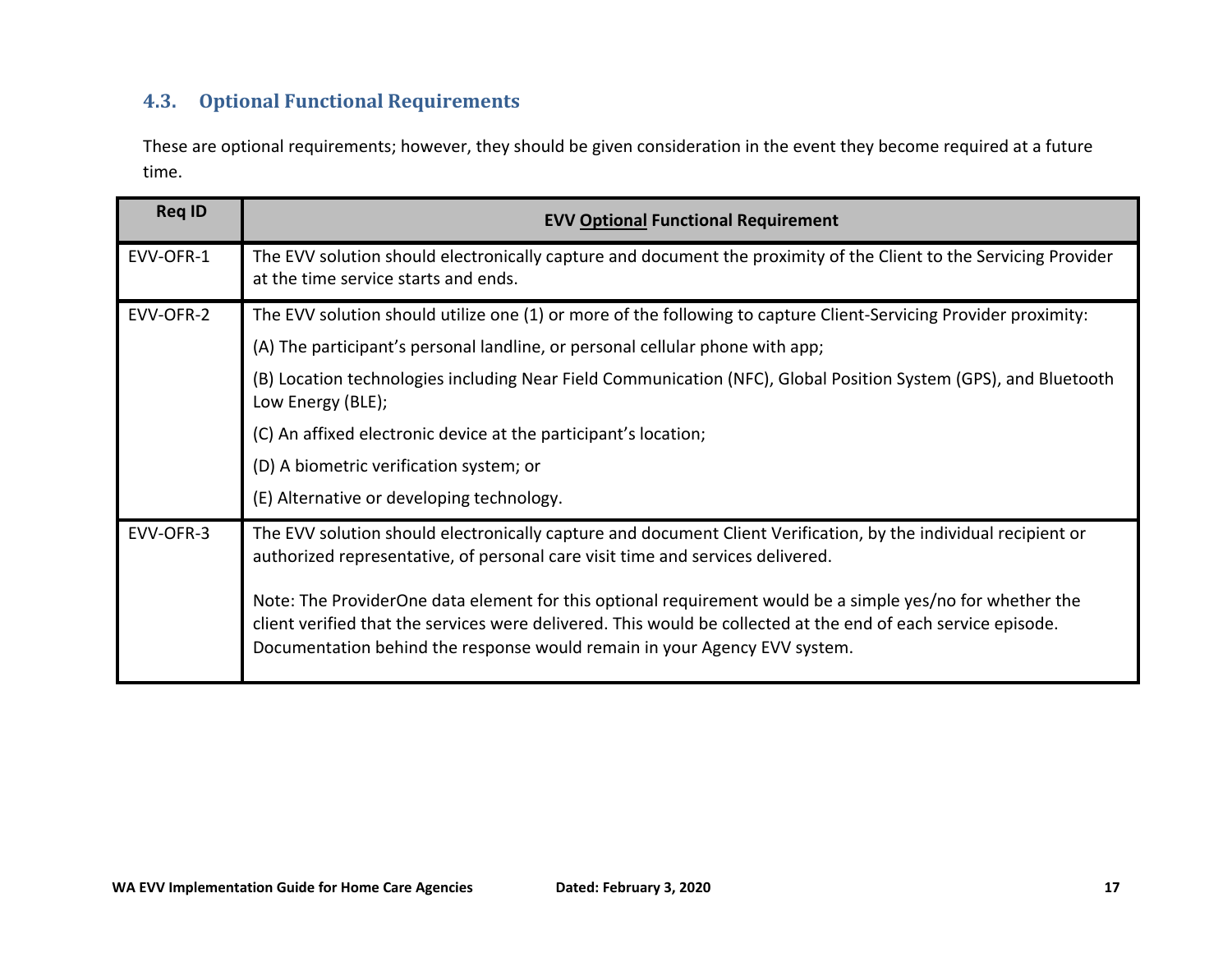| EVV-OFR-4 | The EVV Solution should be capable of capturing and documenting Activities of Daily Living (ADL) and Instrumental<br>Activities of Daily Living (IADL) at the task level.                                                                                                                                                                                                        |
|-----------|----------------------------------------------------------------------------------------------------------------------------------------------------------------------------------------------------------------------------------------------------------------------------------------------------------------------------------------------------------------------------------|
| EVV-OFR-5 | The EVV solution should be capable of electronically generating a data file for upload to the ProviderOne system<br>that contains the data elements required for claims processing and is formatted according to ProviderOne social<br>services claims specifications. For more information, please see the Supplemental Billing Guide for Social Services<br>at www.hca.wa.gov. |
| EVV-OFR-6 | The EVV solution should be able to capture and document personal care or respite services for any day of the week,<br>for one or more work periods per day, and for work periods that extend from one day into the next (without<br>exceeding authorized service hours).                                                                                                         |
| EVV-OFR-7 | The EVV solution should be capable of accurately capturing the correct number of hours worked for shifts that occur<br>on the first day of Daylight Saving Time (which has only 23 hours) and during the first day of Standard Time (which<br>has 25 hours).                                                                                                                     |

## <span id="page-17-0"></span>**4.4. Mandatory Non-Functional Requirements**

There are eight **mandatory** non-functional requirements. Non-Functional requirements describes the performance or quality attributes an EVV solution must meet. **These describe "How" requirements should be met.**

| <b>Reg ID</b> | <b>EVV Mandatory Non-Functional Requirement</b>                                                                                                                                                                                  |
|---------------|----------------------------------------------------------------------------------------------------------------------------------------------------------------------------------------------------------------------------------|
| EVV-MNFR-1    | The EVV solution must comply with 21st Century Cures Act.                                                                                                                                                                        |
| EVV-MNFR-2    | The EVV solution must comply with additional State regulations.                                                                                                                                                                  |
| EVV-MNFR-3    | Home Care Agency Staff and Servicing Providers must be trained in HIPAA compliance and protecting EVV PHI data.                                                                                                                  |
| EVV-MNFR-4    | EVV software vendor staff must be trained in HIPAA compliance and protecting EVV PHI data.                                                                                                                                       |
| EVV-MNFR-5    | All Home Care Agency staff who provide DSHS Clients with authorized Medicaid personal care services must be<br>enrolled as a Servicing Provider in ProviderOne and have an assigned a Social Service Servicing Only Provider ID. |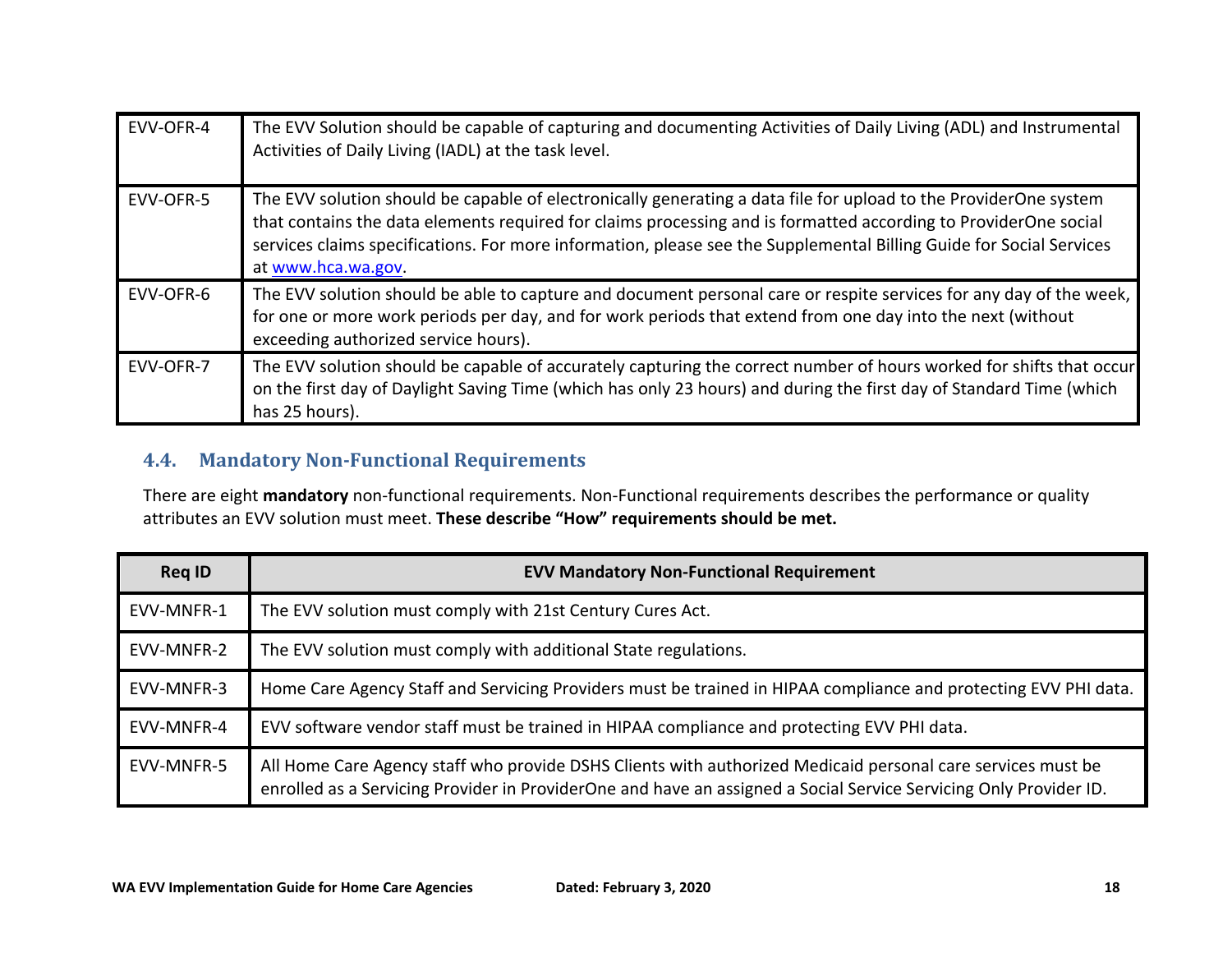| <b>Reg ID</b> | <b>EVV Mandatory Non-Functional Requirement</b>                                                                                                                                                                                                      |  |
|---------------|------------------------------------------------------------------------------------------------------------------------------------------------------------------------------------------------------------------------------------------------------|--|
| EVV-MNFR-6    | A Servicing Provider who provides DSHS Clients with authorized Medicaid personal care services through more than<br>one Home Care Agency must be enrolled in ProviderOne by each Home Care Agency they work for.                                     |  |
| EVV-MNFR-7    | EVV Vendor must provide options for electronically capturing EVV data when landline or technology infrastructure<br>is not available, such as, but not limited to:<br>- Servicing providers use their own device/app<br>- Store and forward devices. |  |
| EVV-MNFR-8    | In cases where a community location is unverified, the Service Begin location and/or Service End location must be<br>populated with latitude 00.0000 and longitude 000.0000 when submitting claims to ProviderOne.<br>(See EVV-MDE-6)                |  |

## <span id="page-18-0"></span>**4.5. Optional Non-Functional Requirements**

There are six **optional** non-functional requirements. Non-Functional requirements describes the performance or quality attributes a solution must meet. **These describe "How" requirements should be met.**

| <b>Req ID</b> | <b>EVV Optional Non-Functional Requirements</b>                                                                                                                          |  |
|---------------|--------------------------------------------------------------------------------------------------------------------------------------------------------------------------|--|
| EVV-ONFR-1    | The EVV solution should be user friendly with basic literacy levels.                                                                                                     |  |
| EVV-ONFR-2    | The EVV solution should be accessible to users with disabilities.                                                                                                        |  |
| EVV-ONFR-3    | Home Care Agencies may use their EVV solution to capture and document tasks completed.                                                                                   |  |
| EVV-ONFR-4    | Home Care Agencies may use their EVV solution for time keeping.                                                                                                          |  |
| EVV-ONFR-5    | Home Care Agencies may electronically report client verification of tasks provided and received, regardless of<br>whether tasks are captured electronically or on paper. |  |
| EVV-ONFR-6    | Home Care Agencies may use their EVV solution for processing payroll.                                                                                                    |  |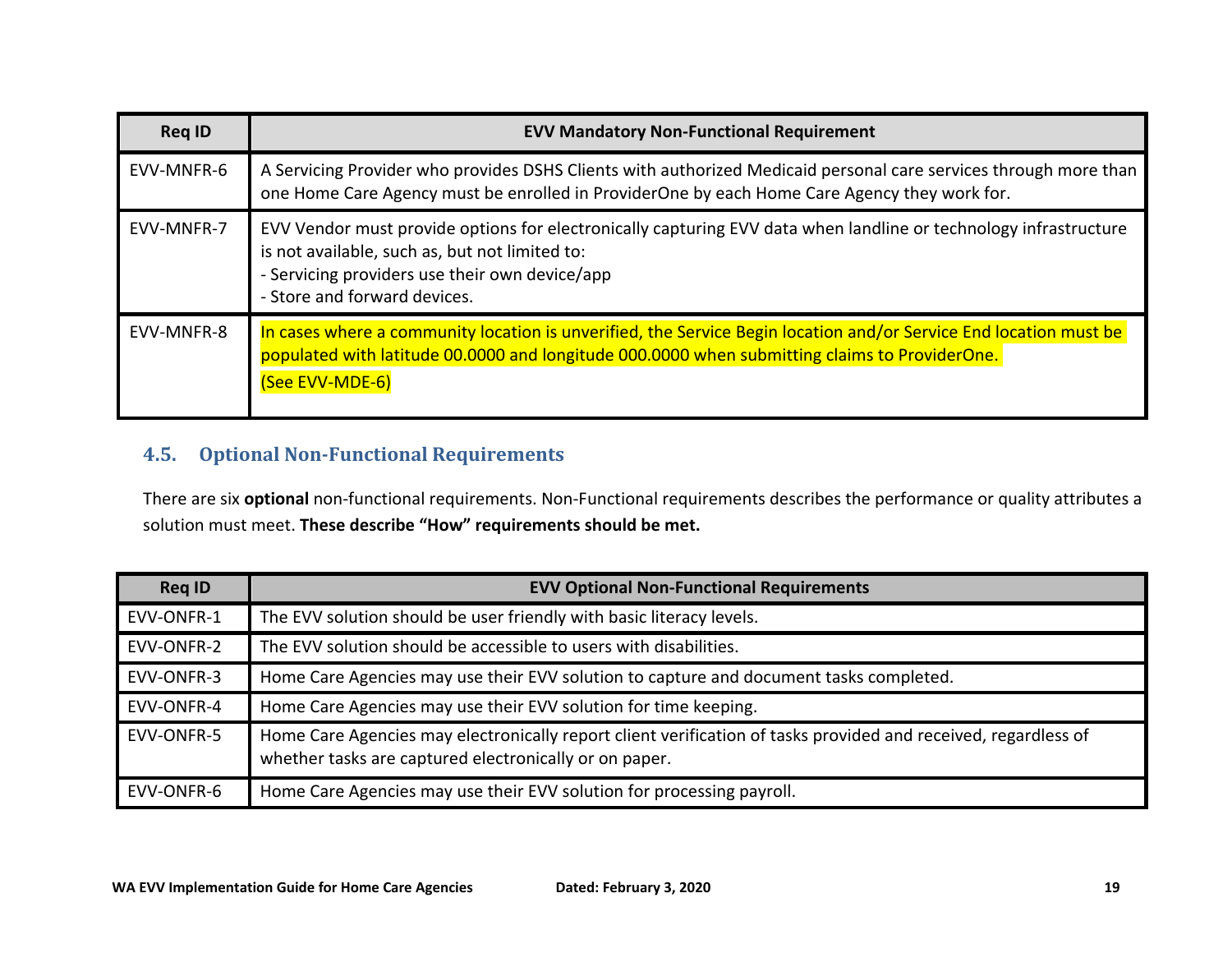## <span id="page-19-0"></span>**5. EVV in ProviderOne**

The ProviderOne system aggregates EVV data during the Claims Submission process. Home Care Agencies are already accustomed to submitting several of the EVV data points on social services claims:

- Type of service performed (the Service Code (+ modifier, if applicable));
- Individual receiving service (the ProviderOne Client ID); and
- Date of service.

Additional ProviderOne Claim system edits are necessary to verify the presence and validity of the newly required EVV data points. They include:

- Location of service delivery at beginning and end of service (in decimal degrees);
- Individual providing service (the Social Service Servicing-Only Provider ID);
- Time the service begins and ends (in hh:mm:ss format);
- Client-Provider Proximity Indicator at beginning and end of service; and
- Client Verification Indicator.

ProviderOne has developed new edits to apply to claims submitted for payment. These edits have initially been set as 'Pay and Report'. 'Pay and Report' means that if data in a claim is not in accordance with policy, the system will record the error but will not prevent payment from being issued.

| <b>Edit Number</b> | <b>EVV System Edits</b>                              |
|--------------------|------------------------------------------------------|
| 32060              | Claimed Units exceed time span                       |
| 32041              | <b>Invalid Servicing Provider</b>                    |
| 32061              | Claimed units exceed 24 hours for servicing provider |

For more information, including submission of claims via Direct Data Entry (DDE) and via .dat file upload, please see the ProviderOne Billing and Resource Guide and the Supplemental Billing Guide for Social Services at [www.hca.wa.gov.](http://www.hca.wa.gov/)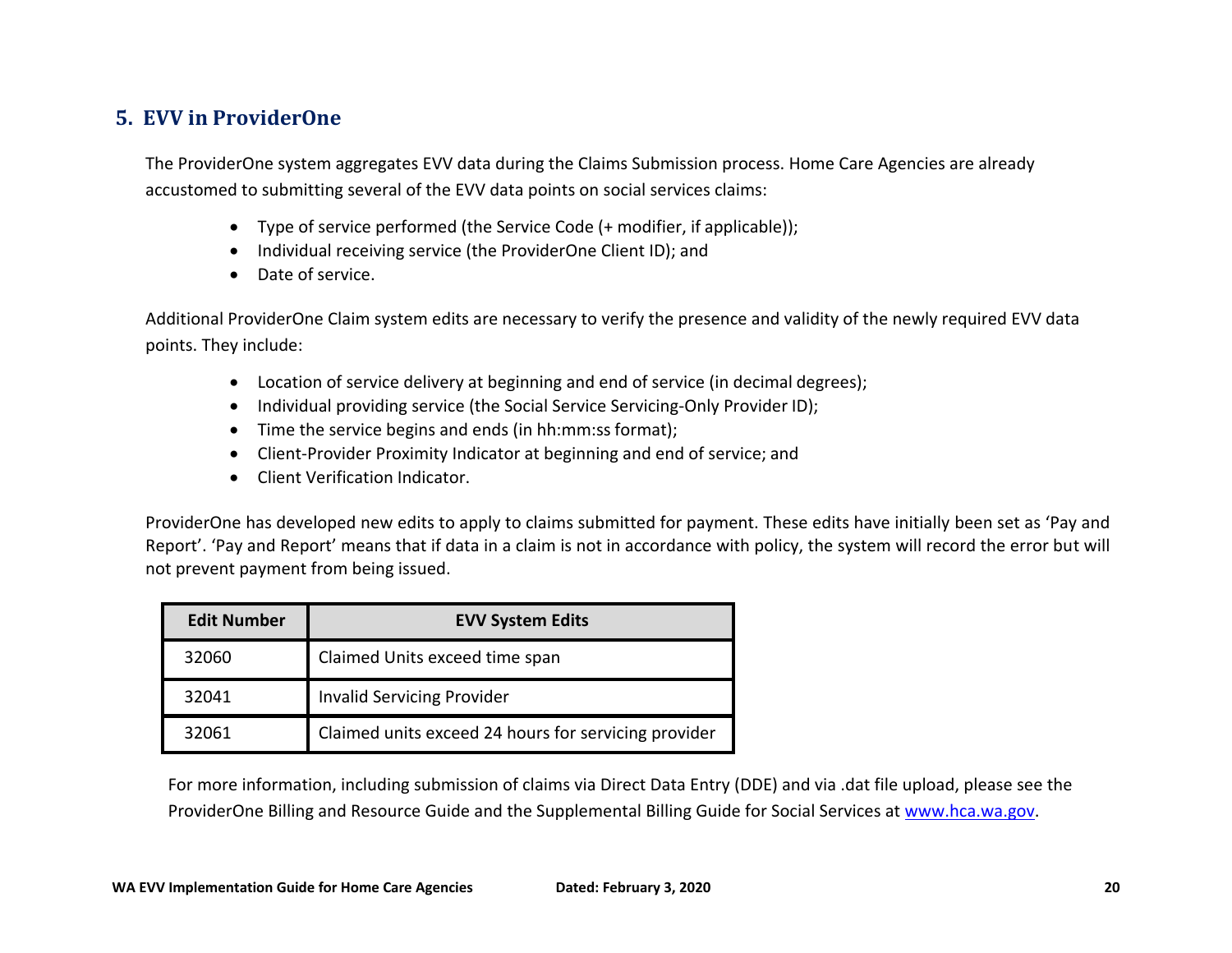## <span id="page-20-0"></span>**Appendix A: Glossary**

| <b>Term</b>        | <b>Description</b>                                  |
|--------------------|-----------------------------------------------------|
| AAA                | Area Agency on Aging                                |
| <b>ALTSA</b>       | Aging and Long-Term Support Administration (DSHS)   |
| <b>CDE</b>         | <b>Consumer Directed Employer</b>                   |
| <b>CMS</b>         | <b>Centers for Medicare &amp; Medicaid Services</b> |
| <b>CMCS</b>        | <b>Center for Medicaid and CHIP Services</b>        |
| <b>DDA</b>         | Developmental Disabilities Administration (DSHS)    |
| <b>DSHS</b>        | Department of Social and Health Services            |
| <b>EVV</b>         | <b>Electronic Visit Verification</b>                |
| <b>ETK</b>         | <b>Electronic Time Keeping</b>                      |
| <b>FMAP</b>        | Federal Medical Assistance Percentage               |
| <b>HHCS</b>        | Home Health Care Services                           |
| <b>MMIS</b>        | <b>Medicaid Management Information System</b>       |
| <b>PCS</b>         | <b>Personal Care Services</b>                       |
| <b>ProviderOne</b> | <b>Washington State's MMIS</b>                      |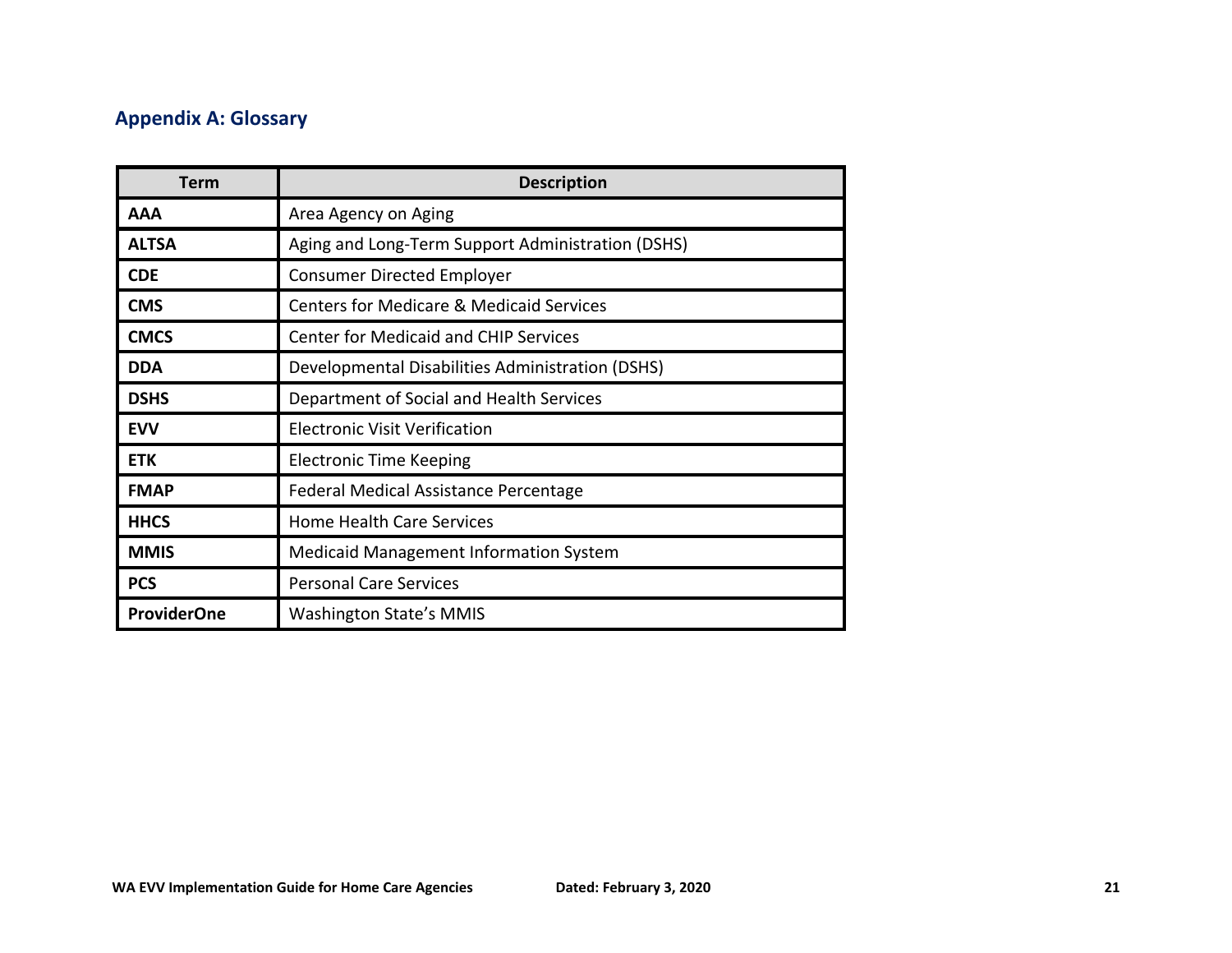## <span id="page-21-0"></span>**Appendix B: Manual Entry/Adjustment/Exceptions Reason Codes**

The EVV solution must be able to capture and report the following reason codes for manual and/or adjusted EVV data as per requirement EVV-MFR-7. DSHS reserves the ability to add, modify, delete, or end Manual Entry/Adjustment/Exception Reason Codes.

| <b>Exception</b><br>Code | <b>Manual Entry/Adjustment/Exception</b><br><b>Code Description</b>       | <b>Start Date</b> | <b>End Date</b> |
|--------------------------|---------------------------------------------------------------------------|-------------------|-----------------|
| SPST01                   | Servicing provider unable/prevented from logging<br>correct Start Time    | 1/1/2019          | 12/31/2999      |
| SPET01                   | Servicing provider unable/prevented from logging<br>correct End Time      | 1/1/2019          | 12/31/2999      |
| SPEV01                   | Servicing provider unable/prevented from using EVV<br>system              | 1/1/2019          | 12/31/2999      |
| EVSF01                   | EVV system failure                                                        | 1/1/2019          | 12/31/2999      |
| CLSD01                   | Client unable/prevented from electronically verifying<br>service delivery | 1/1/2019          | 12/31/2999      |